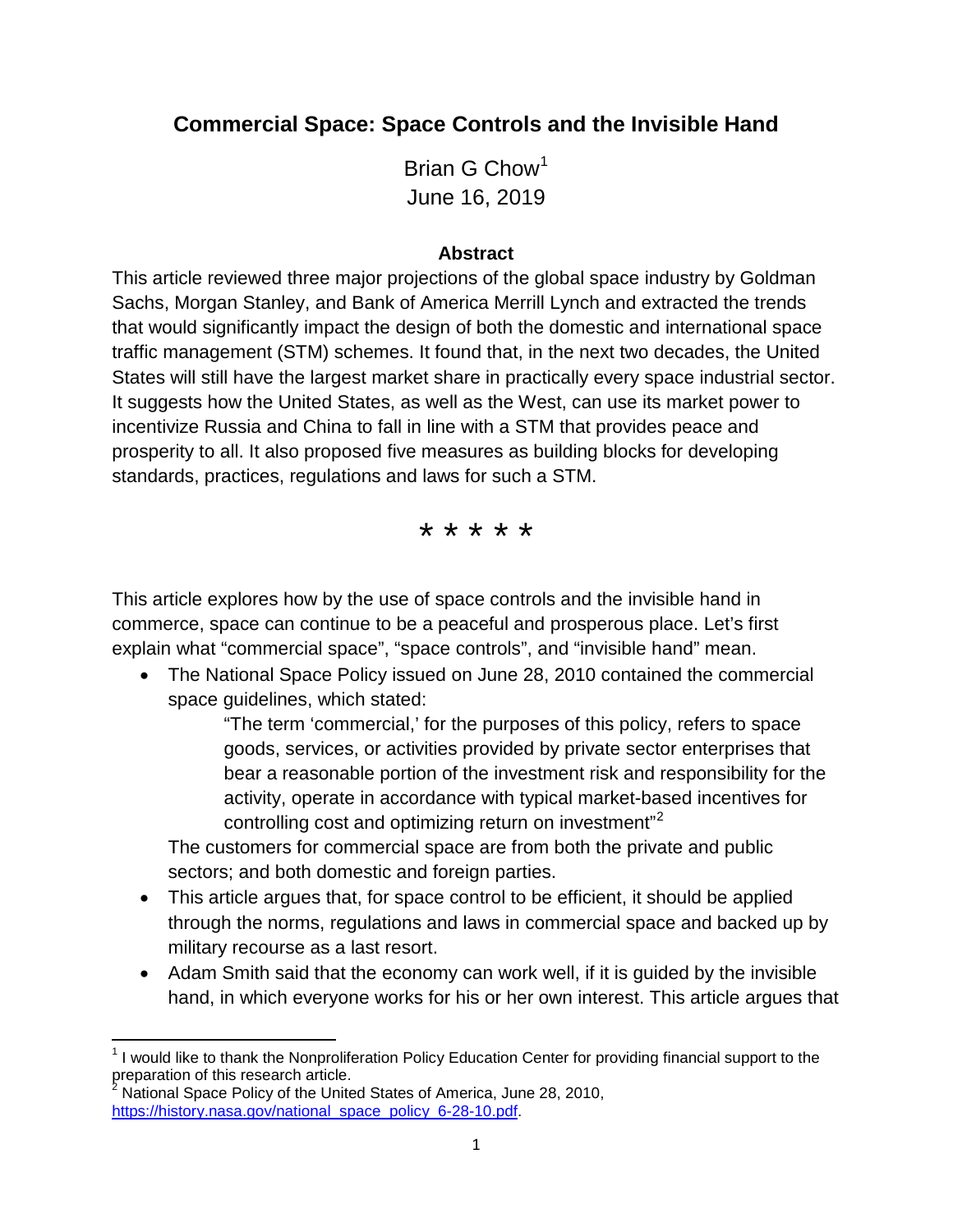this invisible hand can be used in commercial space to help keep space activities profitable and peaceful.

Section I describes the important role of space traffic management (STM) to enable the global space industry to provide both economic prosperity and military security, including the protection of our critical satellites against robotic and other antisatellite (ASAT) attacks. From three major reports about the future of the global space industry, Section II extracts the key trends that will have significant ramifications on space threats and controls. Section III identifies measures that can help avoid business ruin (i.e. economic security) and buy warning time to protect satellites (i.e. military security). These measures can be used as the building blocks for developing standards, practices, regulations and laws for governing domestic and international space traffic. Section IV provides the conclusion and summarizes the recommended measures.

#### **I. Space Traffic Management Is the Foundation of Prosperous and Peaceful Space**

The Space Policy Directive-3, National Space Traffic Management Policy (Directive-3) unveiled by President Trump on June 18, 2018 states that "[t]o maintain U.S. leadership in space, we must develop a new approach to space traffic management (STM) that addresses current and future operational risks."<sup>[3](#page-1-0)</sup> Indeed, there is only one single outer space and one single STM for all spacefaring nations of diverse interests to operate in. This article believes that a principled and equitable STM holds the key to prosperous and peaceful space for all.

The Directive-3 also states:

"As the leader in space, the United States supports the development of operational standards and best practices to promote safe and responsible behavior in space. A critical first step in carrying out that goal is to develop U.S. led minimum safety standards and best practices to coordinate space traffic. U.S. regulatory agencies should, as appropriate, adopt these standards and best practices in domestic regulatory frameworks and use them to inform and help shape international consensus practices and standards."<sup>[4](#page-1-1)</sup>

This is a practical step-by-step plan to help establish a global STM policy by proactively participating in the development of standards and practices; following up with regulations; and demonstrating how well the STM works for U.S. systems in order to help shape the international STM.

<span id="page-1-0"></span><sup>&</sup>lt;sup>3</sup> The White House, Space Policy Directive-3, National Space Traffic Management Policy, Presidential Memoranda, June 18, 2018, [https://www.whitehouse.gov/presidential-actions/space-policy-directive-3](https://www.whitehouse.gov/presidential-actions/space-policy-directive-3-national-space-traffic-management-policy/) [national-space-traffic-management-policy/.](https://www.whitehouse.gov/presidential-actions/space-policy-directive-3-national-space-traffic-management-policy/)<br>4 Ibid.

<span id="page-1-1"></span>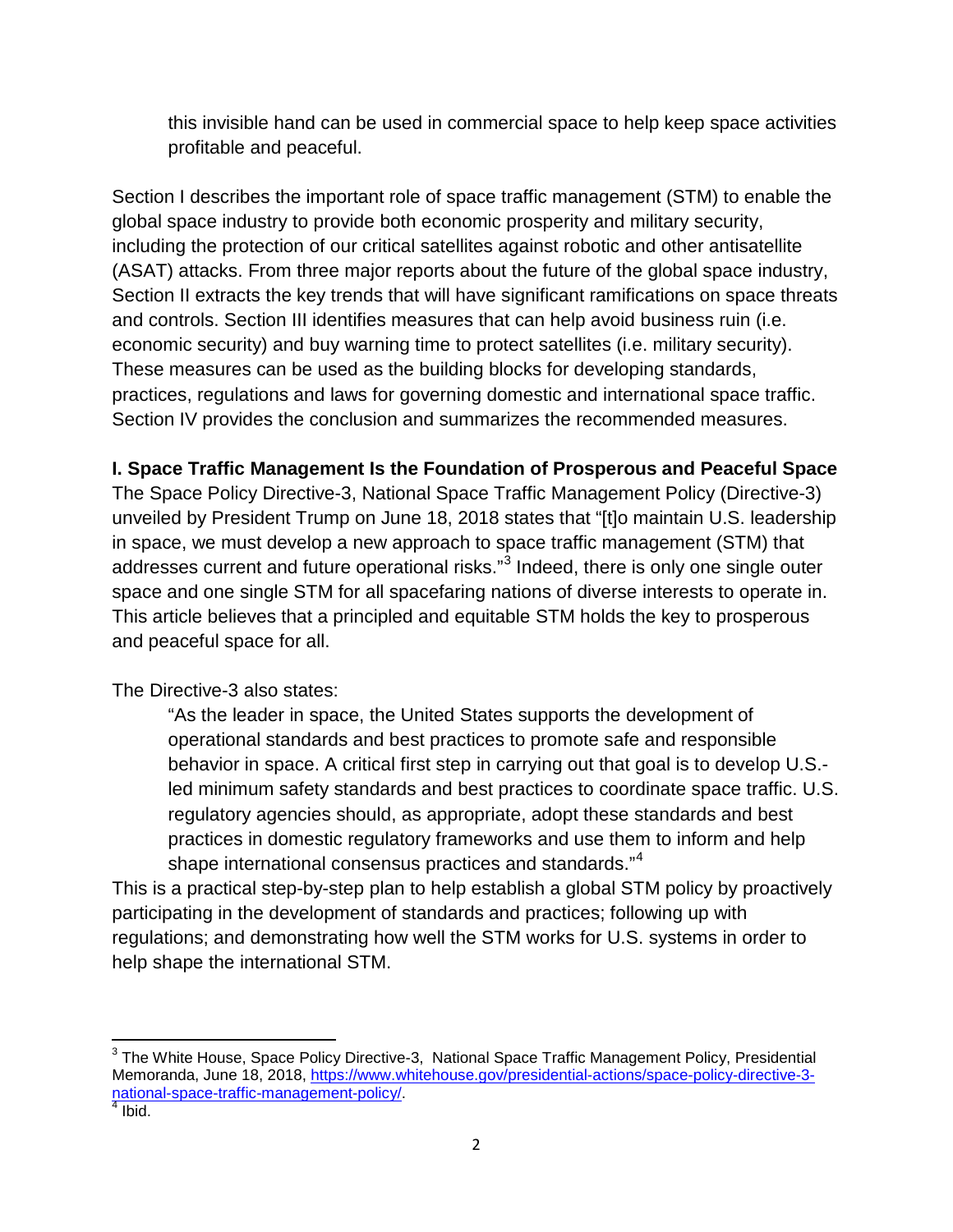However, even this good action plan would not eliminate disagreements among stakeholders, such as commercial space equipment and service providers and government users, because naturally they have different views of how the development of a STM system should proceed and how the STM should work to protect their interests. For example, the Commercial Spaceflight Federation, a Washington-based industry association of leading businesses in the field, has been reported to be pushing for a voluntary consensus approach to safety standards, while Tommaso Sgobba, the Executive Director of the nonprofit International Association for the Advancement of Space Safety and the former head of the European Space Agency's Independent Safety Office, argued that "[t]here is in the world no safety-critical system which is certified on the basis of a voluntary standard. In the case of a standard, there always needs to be some of enforcement."<sup>[5](#page-2-0)</sup> Also, Theresa Hitchens reported that "[a] growing number of U.S. satellite owners/operators want to see new on-orbit safety rules" but "[n]onetheless, industry officials say, there remain strong pockets of resistance to any new regulations especially among aggressive space startups,<sup>"[6](#page-2-1)</sup> as new regulations can add cost or complicate operations.

On the other hand, while disagreements complicate the process, they do not prevent the establishment of a good STM so long as the STM is fair to stakeholders and meets their key requirements in, such as, profitability and safety, as they realize that each of them must make some sacrifice for the common good.

It is easier for other western countries coming to a compromise with us in the STM principles and rules than our potential adversaries, who could prefer the status quo where they can threaten our satellites. Therefore, our strategy needs to pursue a multinational STM and an international STM at the same time. For the former, we focus on getting an agreement with the West<sup>[7](#page-2-2)</sup> and whoever else wants to join to show the structure of a proper STM. For example, as a condition of doing business with the United States and other western countries, we establish a rule that does not allow satellites, domestic or foreign, to come within a minimum safe distance from our critical satellites, unless exempted by prior consent. If China and Russia insist not to observe this rule so as to threaten our critical satellites at time of their choosing, they simply cannot do business with us. Once potential adversaries recognize that the West is

<span id="page-2-0"></span><sup>&</sup>lt;sup>5</sup> Tereza Pultarova, Independent body proposed to ensure commercial spaceflight safety, SpaceNews, April 26, 2019, [https://spacenews.com/independent-body-proposed-to-ensure-commercial-spaceflight-](https://spacenews.com/independent-body-proposed-to-ensure-commercial-spaceflight-safety/)

<span id="page-2-1"></span>[safety/.](https://spacenews.com/independent-body-proposed-to-ensure-commercial-spaceflight-safety/)<br><sup>[6](https://spacenews.com/independent-body-proposed-to-ensure-commercial-spaceflight-safety/)</sup> Theresa Hitchens, Satellite Firms Debate New Commerce Space Safety Rules, Breaking Defense, April<br>26, 2019, https://breakingdefense.com/2019/04/satellite-firms-debate-new-commerce-space-safety-rules/.

<span id="page-2-2"></span><sup>26, 2019,</sup> *https://breakingdefense.com/2019/04/satellite-firms-defense.com/2019/04/satellite-safety-rules/. 7* The article takes a broad definition for the West (i.e. western countries), which includes NATO member countries; Australia, New Zealand, Japan, South Korea, Taiwan, Israel; and the non-aligned Austria, Finland, Sweden, and Switzerland. (See Western countries, fact-index.com, [http://www.fact](http://www.fact-index.com/w/we/western_countries.html)[index.com/w/we/western\\_countries.html.](http://www.fact-index.com/w/we/western_countries.html))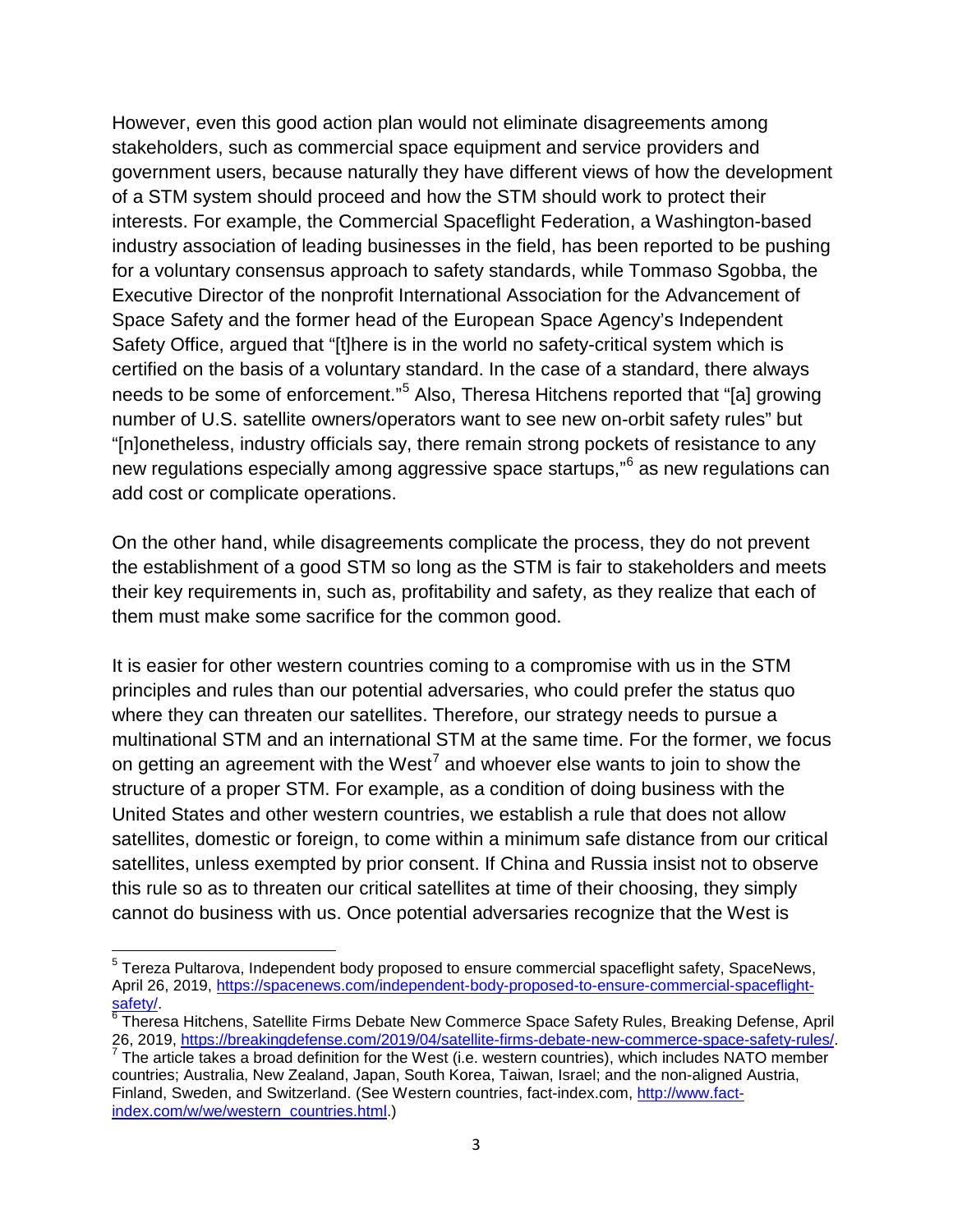pursuing a fair (including to our adversaries) STM, they may well reevaluate their own positions and find themselves better off by joining the realistic approach of the United States and other nations in keeping the peace and prosperity in space.<sup>[8](#page-3-0)</sup>

### **II. Impacts of the Future Commercial Space on Space Threats and Controls**

This section extracts the key trends from three major reports by Goldman Sachs, $^9$  $^9$ Morgan Stanley,<sup>[10](#page-3-2)</sup> and Bank of America Merrill Lynch (BofAML)<sup>[11](#page-3-3)</sup>. These key trends will have significant ramifications on how the robotic threat will rapidly grow and how commercial space activities can contribute to not only economic prosperity but also military security such as protecting our satellites against ASAT threats including those from robotic spacecraft<sup>[12](#page-3-4)</sup>.

#### A. Key Space Operators in Various Commercial Space Sectors

Figure 1 shows the major spacefaring nations' government spending in space. The United States accounts for about 50% of the space spending throughout 2018 to 2040. Including other western countries shown in Figure 1, it increases to 75%. This clearly shows the powerful influence of U.S. in particular and the West in general. Also, as space will soon be weaponized, the no-space-weapon approach long led by Russia and China is bound to lose favor. The West should offer and demonstrate an alternative approach for the newly weaponized space in their space policy and domestic STM, in addition to working with Russia, China and other countries to shape an international STM for all. This two-pronged approach is similar to the approach of demonstrating domestically and shaping international STM in Directive-3. Once the western countries are unified to offer the same standards, regulations and laws for domestic and foreign commercial space companies that do business with them, the space companies would want to simplify their operations by pushing for the non-western countries such as China and Russia to adopt the same practices. This approach will help shape and quicken the establishment of the international STM.

#### **Figure 1**

<span id="page-3-0"></span><sup>&</sup>lt;sup>8</sup> This article will return to this approach for getting Russia and China to fall in line with the West in Section V.

<span id="page-3-1"></span><sup>&</sup>lt;sup>9</sup> Goldman Sachs, Space: The Next Investment Frontier, April 4, 2017,<br>http://www.fullertreacymoney.com/general/space-the-next-investment-frontier-/.

<span id="page-3-2"></span><sup>&</sup>lt;sup>[10](http://www.fullertreacymoney.com/general/space-the-next-investment-frontier-/)</sup> Morgan Stanley, Space: Investment Implications of the Final Frontier, October 12, 2017,<br>http://www.fullertreacymoney.com/system/data/files/PDFs/2017/October/20th/msspace.pdf.

<span id="page-3-3"></span><sup>&</sup>lt;sup>[11](http://www.fullertreacymoney.com/system/data/files/PDFs/2017/October/20th/msspace.pdf)</sup> Bank of America Merrill Lynch, To Infinity And Beyond – Global Space Primer, October 30, 2017, https://go.guidants.com/q/db/a2/1e1ffc185c1d44bd.pdf.

<span id="page-3-4"></span>https://go.guidants.com/db/a2/12/1e1ftc12/1e1ftc1235c1d442bd.pdf? Spacecraft and satellite are used interchangeably. However, when a satellite is designed to perform rendezvous and proximity operations frequently, it tends to be called a spacecraft.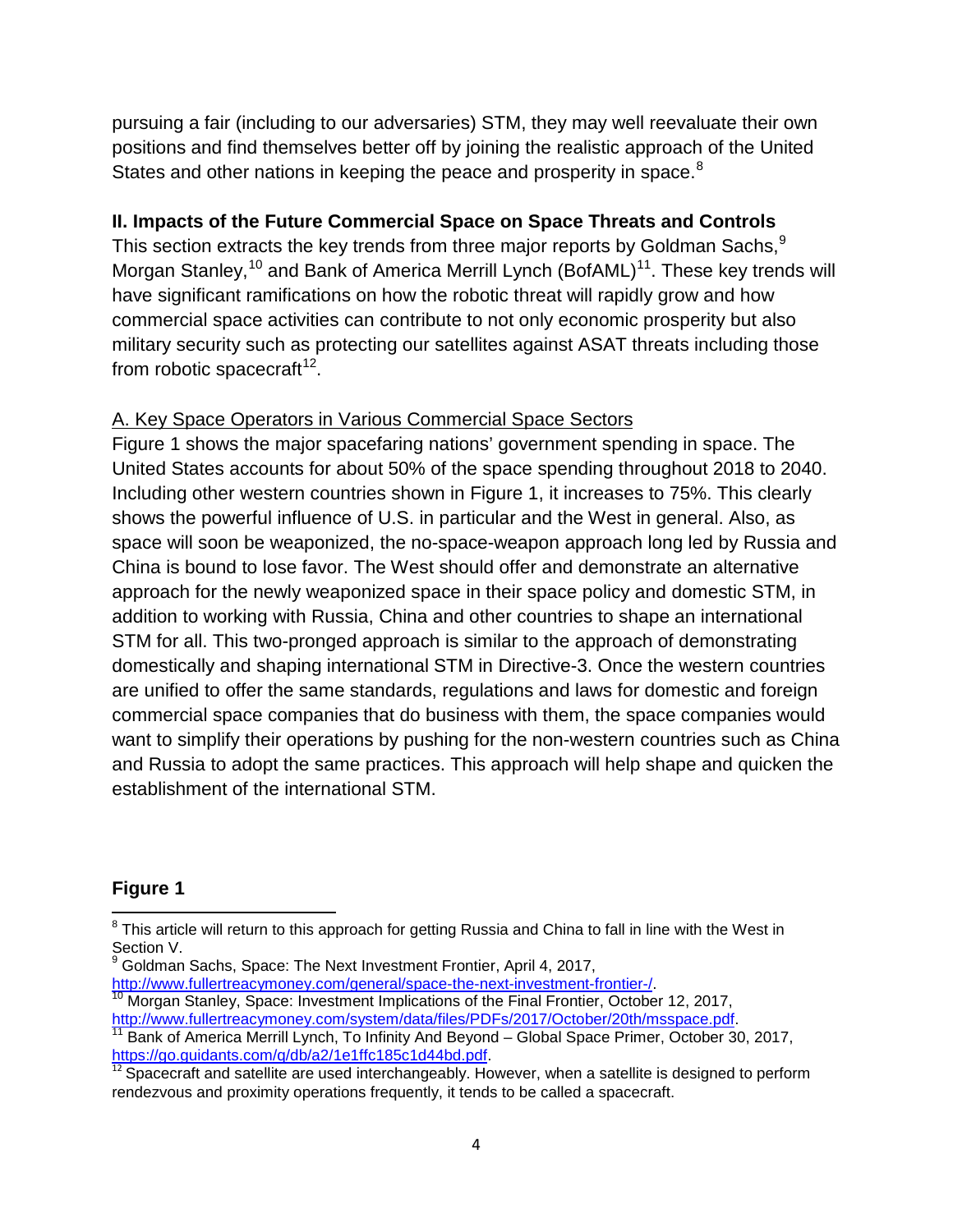

#### **Western Countries Shown Account for ¾ of Government Space Spending**

Source: Morgan Stanley, *op. cit.*, p. 29.

Figure 2 exhibits the share of satellites by country. It shows a similar dominance of western countries over Russia and China, which together account for merely 23% of the number of operating satellites.

## **Figure 2 Share of Satellites by Country**



Source: Goldman Sachs (derived from Union of Concerned Scientists), *op. cit.*, p. 13

Thus, the United States has the largest share of operating satellites and government spending and the West has a total share much larger than those of China and Russia.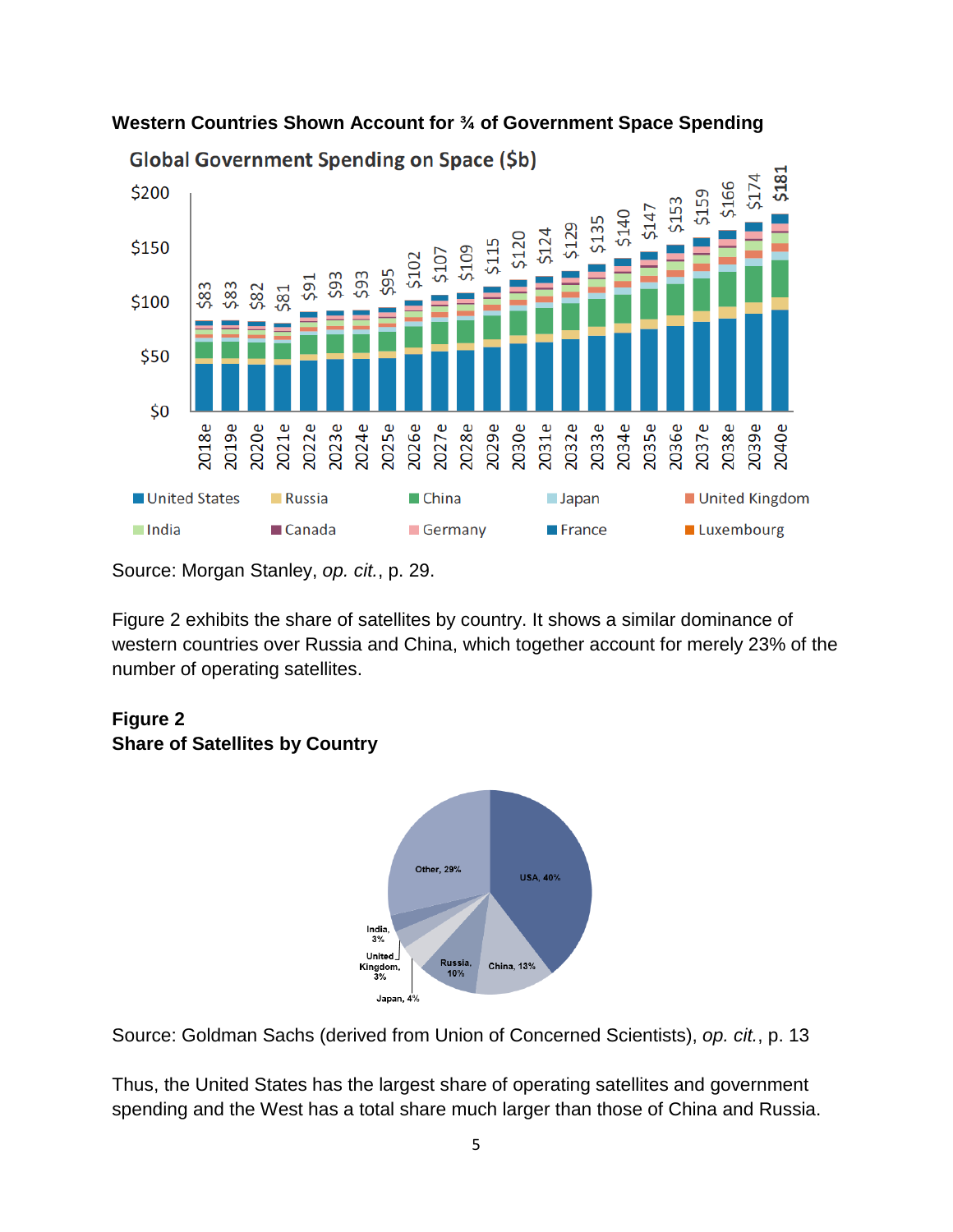The western countries should unify their space policies and shape the international STM.

Figure 3 shows the global space economy breakdown in 2016. The global space economy reached \$339 billion. Satellite Services in telecommunications, earth observation, science and national security accounted for \$127.7 billion; ground equipment such as satellite TV, radio and broadband (e.g. high-speed internet access) equipment, and Global Navigation Satellite Systems and chipsets, \$113.4 billion; satellite manufacturing, \$13.9 billion; and the launch industry, \$5.5 billion. The satellite industry, which is commonly defined as consisting of these four segments, accounted for \$261 billion or 77% of the global space economy (i.e. industry), while the nonsatellite industry accounted for the remaining 23% or \$78.6 billion.

# **Figure 3 Global Space Market Breakdown in 2016**



Source: Bank of America Merrill Lynch (derived from SIA, Tauri Group, Bryce Tech), *op. cit.*, p. 35.

# *1. Launch Industry*

Let's start with the launch industry. While this is the smallest sector of the satellite industry and has merely a 2% share, it has the most exciting innovation and shows what the United States can do to revolutionize the launch sector, as well as the entire global space economy.

Table 1 shows a list of key launch providers. Of the fifteen launch providers, the United States account for eleven of them.

# **Table 1**

# **Key Launch Providers Worldwide**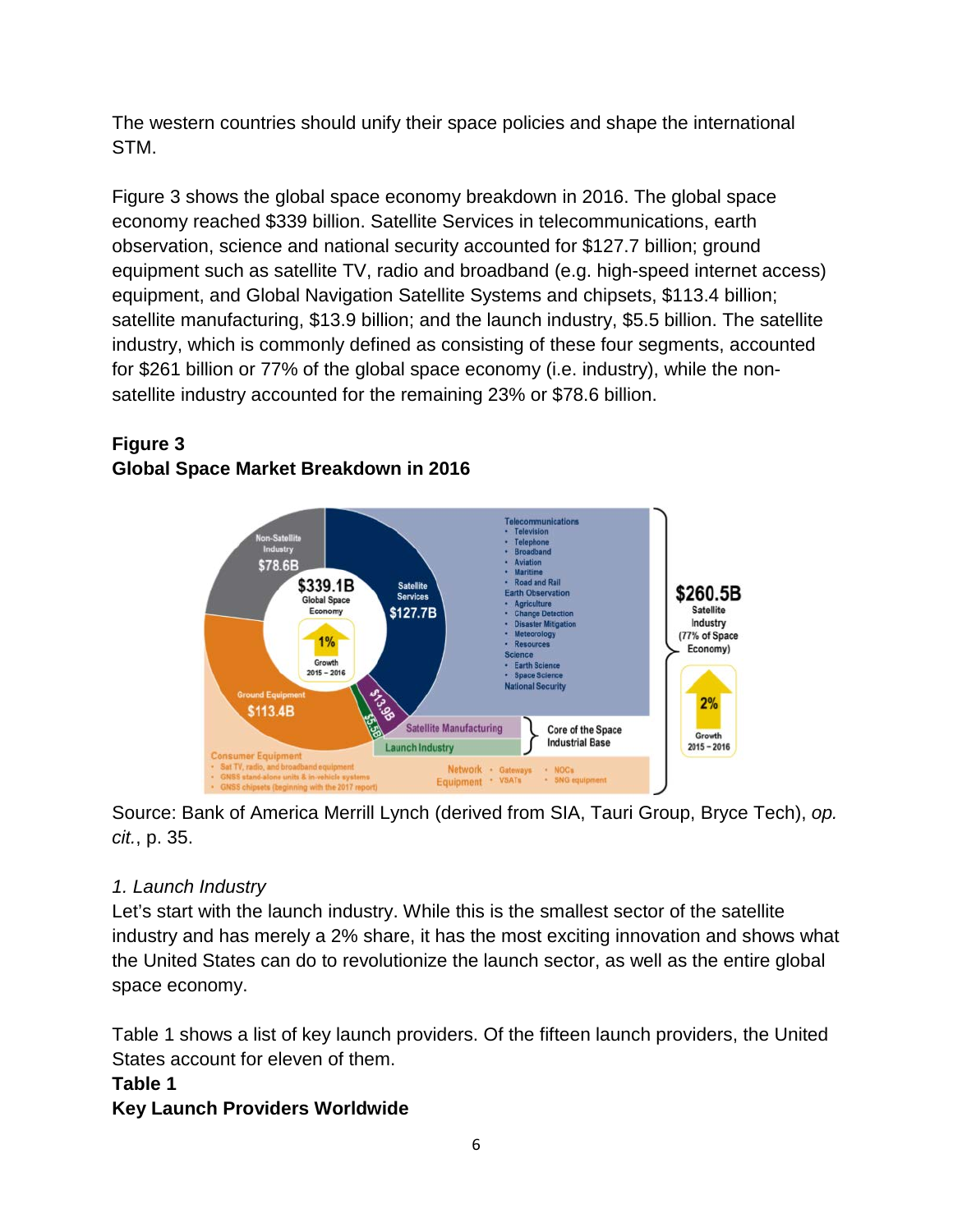| <b>Country</b>     | <b>Launch Provider</b>               |
|--------------------|--------------------------------------|
| <b>USA</b>         | <b>Blue Origin</b>                   |
| <b>USA</b>         | <b>Boeing</b>                        |
| <b>USA</b>         | <b>International Launch Services</b> |
| <b>USA</b>         | <b>Lockheed Martin</b>               |
| <b>USA</b>         | Orbital ATK (Northrop Grumman)       |
| <b>USA</b>         | <b>Rocket Lab</b>                    |
| <b>USA</b>         | <b>SpaceX</b>                        |
| <b>USA</b>         | Stratolaunch                         |
| <b>USA</b>         | Vector                               |
| <b>USA</b>         | <b>Virgin Galactic</b>               |
| <b>USA</b>         | <b>XCOR Aerospace</b>                |
| France             | Safran (owns 50% ArianeGroup)        |
| <b>Netherlands</b> | Airbus (owns 50% ArianeGroup)        |
| Japan              | Mitsubishi Heavy Industries          |
| China              | China Great Wall Industry Corp.      |

Source: Goldman Sachs, *op. cit.*, p. 8.

Goldman Sachs reported that the United States share of the global launch revenues during 2006-2016 was 19%.<sup>[13](#page-6-0)</sup> Then, it jumped to  $47\%$ <sup>[14](#page-6-1)</sup> largely because SpaceX quickly captured a large number of launches, as it played the key role in reducing the launch cost by a large factor.<sup>[15](#page-6-2)</sup> By 2040, Morgan Stanley projected SpaceX to have about 60% of the global launch market.<sup>[16](#page-6-3)</sup> At worst, it would probably form a duopoly with Arianespace, a subsidiary of ArianeGroup. The combined launch share of SpaceX and Arianespace will continue to be far higher than that of Russia and China. SpaceX's achievement in space launch is due to its pathbreaking innovation and the willingness to risk huge sum of capital expenditure. SpaceX's achievements also force both longtime and start-up competitors to strive for lower price and/or better quality. On the other hand, Chris Boshuizen, entrepreneur in residence at venture capital firm Data Collective pointed out that there are more than 100 small launch vehicles in various stages of

<span id="page-6-0"></span><sup>&</sup>lt;sup>13</sup> Goldman Sachs, *op. cit.*, p.3.<br><sup>14</sup> Ibid.

<span id="page-6-2"></span><span id="page-6-1"></span> $15$  BofAML reported that "on a per kilogram of thrust basis launch costs have fallen from around US\$10,000 per kg/LEO in 1967 when Saturn V launched to around US\$2,600 per kg/LEO in 2016 with the Falcon 9 v1.2 (Full Thrust) (source: FAA). This could fall even further with Falcon Heavy, which is due for testing from late 2017 with a cost of only c.US\$1,400 per kg/LEO, implying launch costs will have fallen by a factor of 10x with its introduction. Elon Musk believes that 'when upper/second stage & fairing are also reusable launch costs will drop by a factor of more than 100x'" (See BofAML, *op. cit.*, p. 32.) <sup>16</sup> Morgan Stanley, *op. cit.*, p. 25.

<span id="page-6-3"></span>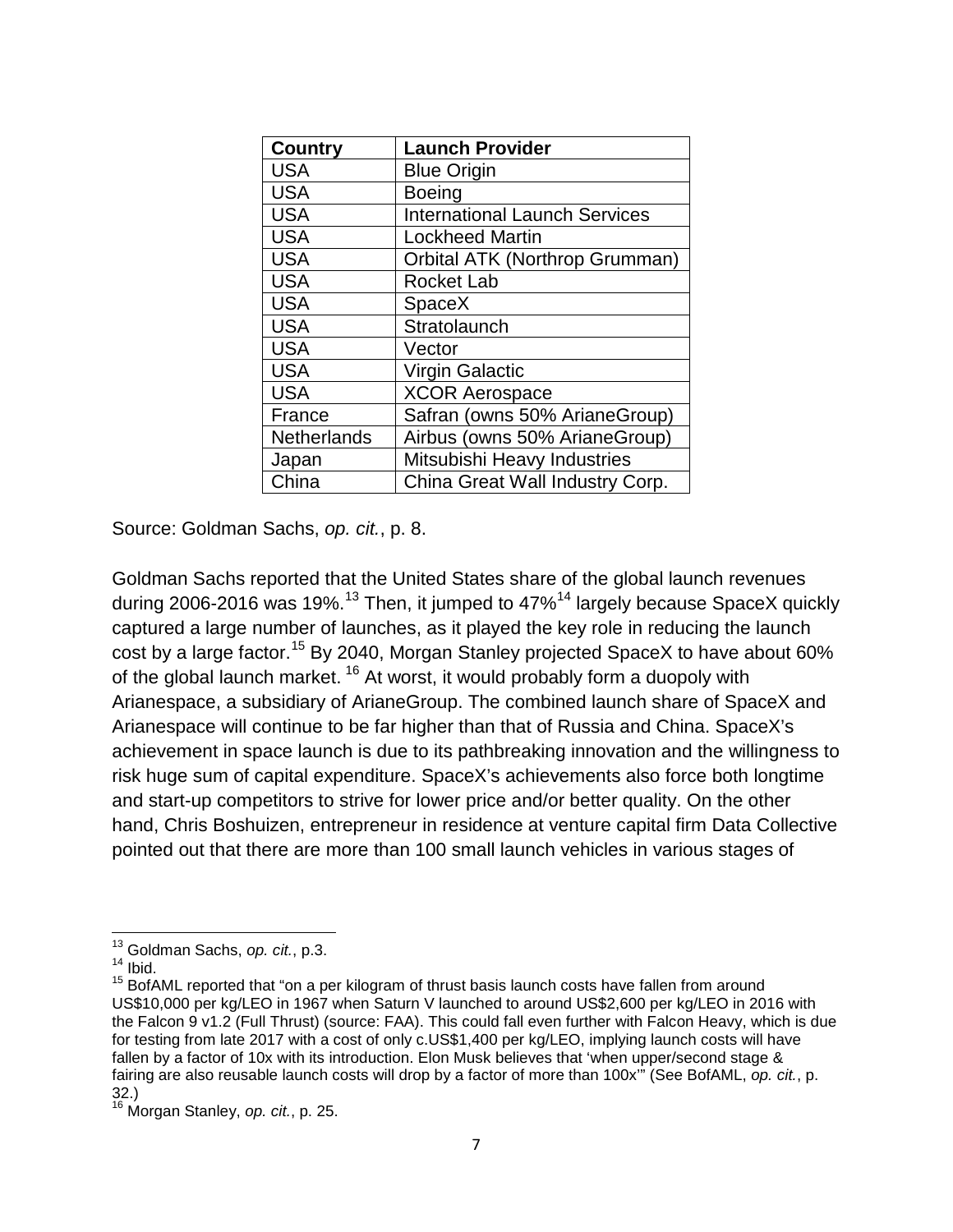development.<sup>[17](#page-7-0)</sup> The number would increase, if launch vehicles in heavier classes are included. It is clear that the launch market is highly competitive and overcrowded. A few will likely capture the dominant share of the launch market, with many more will fall by the wayside.

Goldman Sachs reported that the Chinese Long March rockets are priced very competitively and have low failure rates, but the United States and European launch providers are not worried because there are regulatory barriers that prevent U.S. components from flying on Chinese rockets.<sup>[18](#page-7-1)</sup> Nearly all European satellites contain U.S. components.[19](#page-7-2) So, Chinese rockets cannot be used to launch U.S. satellites as well as most of the European satellites.

Among the four space industrial sectors,  $20$  Russia has long been most prominent in space launches, but yet the whole launch sector accounts for merely 2% of the satellite industry. The U.S.-based International Launch Services markets Russian Proton and the new Angara<sup>[21](#page-7-4)</sup> launchers. The company has conducted merely five commercial Proton launches since the end of 2015 with the most recent mission in September 2017.<sup>[22](#page-7-5)</sup> For almost two decades, the United States has relied on the Russian RD-180 engine in Atlas 5 to power national security space launches. Yet, Lara Seligman reported that "[t]he Defense Department, is racing toward a congressionally mandated deadline of December 2022 to fly the first all-American rocket, powered by domestically produced engines, for U.S. national security space launches."[23](#page-7-6) Worst yet, Russian Deputy Prime Minister Dmitry Rogozin believes that it is not worth the effort for Russia to try to elbow SpaceX and China aside in the market for launch vehicles. $^{24}$  $^{24}$  $^{24}$  His statement signals that Russia is thinking to giving up competing in the market to launch western satellites.

<span id="page-7-0"></span> $17$  Jeff Foust, Investors seek disruptive space startups in an overcrowded market, SpaceNews, May 7, 2019, [https://spacenews.com/investors-seek-disruptive-space-startups-in-an-overcrowded-market/.](https://spacenews.com/investors-seek-disruptive-space-startups-in-an-overcrowded-market/)<br><sup>18</sup> Goldman Sachs, op. cit., p. 29.<br><sup>19</sup> Ibid. See also Peter B de Selding, European Satellites Still Heavily Dependent on U.

<span id="page-7-2"></span><span id="page-7-1"></span>SpaceNews, January 29, 2015, [https://spacenews.com/european-satellite-still-heavily-dependent-on-u-s-](https://spacenews.com/european-satellite-still-heavily-dependent-on-u-s-parts/)

<span id="page-7-3"></span>[parts/.](https://spacenews.com/european-satellite-still-heavily-dependent-on-u-s-parts/)<br><sup>20</sup> In 2016, Satellite services sector accounts for \$127.7 billion; ground equipment sector, \$113.4 billion;<br>satellite manufacturing sector, \$13.9 billion; and launch sector, \$5.5 billion or 2% (i.e. 5.5/261).

<span id="page-7-4"></span><sup>&</sup>lt;sup>21</sup> Angara-5 to replace Proton, Russian Space Web, downloaded on June 12, 2019 from<br>http://www.russianspaceweb.com/angara5.html.

<span id="page-7-5"></span> $\frac{1}{2}$  Stephen Clark, Proton launch provider ILS embraces closer relationship with roscosmos, Spaceflight Now, May 17, 2019, https://spaceflightnow.com/2019/05/17/proton-launch-provider-ils-embraces-closer-<br>relationship-with-roscosmos/<br>23 Lara Soligman, The Naw Career Corporation

Lara Seligman, The New Space, Foreign Policy, May 14, 2019,

<span id="page-7-7"></span><span id="page-7-6"></span>[https://foreignpolicy.com/2019/05/14/the-new-space-race-china-russia-nasa/.](https://foreignpolicy.com/2019/05/14/the-new-space-race-china-russia-nasa/)<br><sup>[24](https://foreignpolicy.com/2019/05/14/the-new-space-race-china-russia-nasa/)</sup> Russian deputy PM sees no reason for competing with Musk on launch vehicles market, TASS, April 17, 2018, [http://tass.com/science/1000229.](http://tass.com/science/1000229)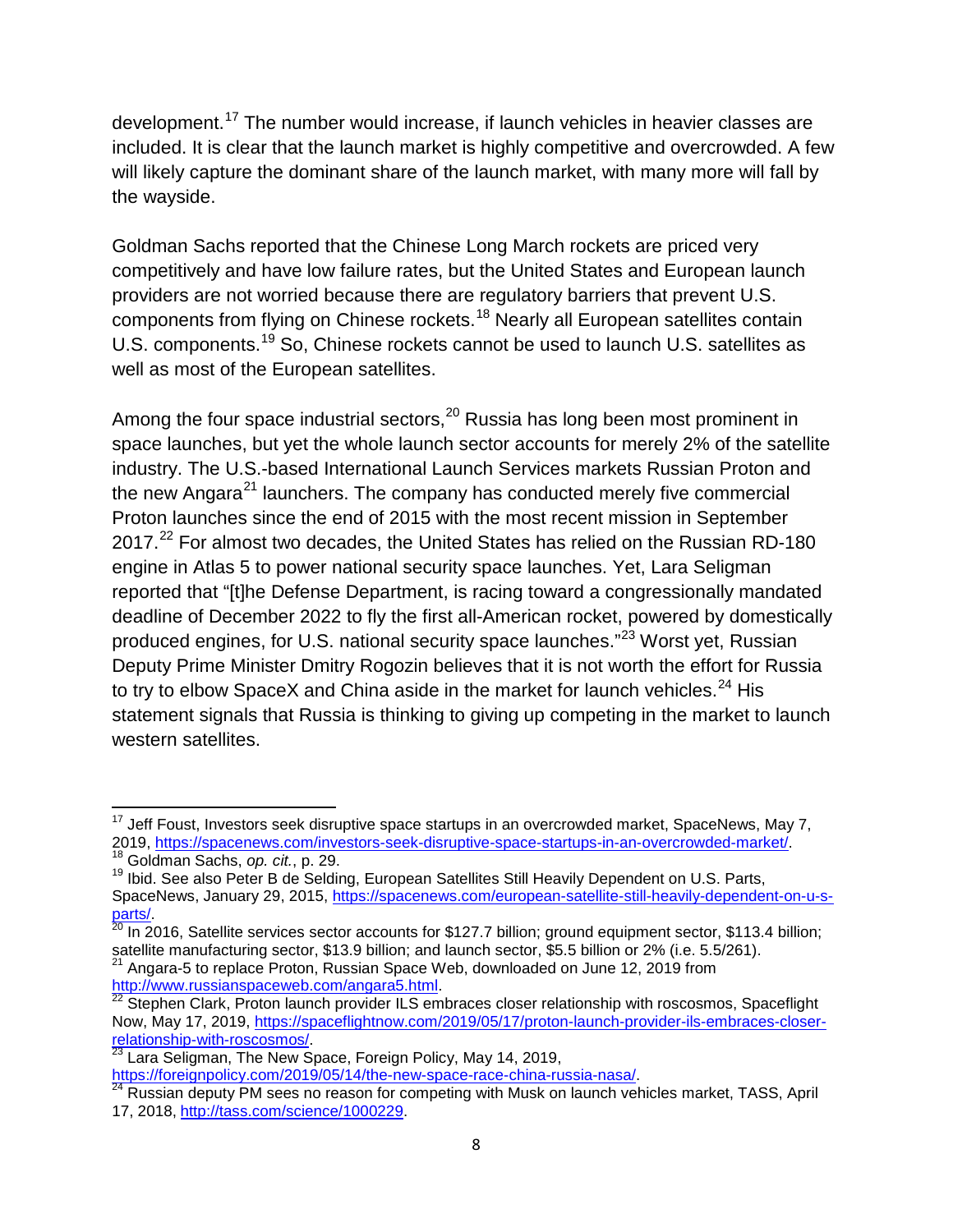Thus, both China and Russia are weak in competing with the West for launching satellites, except those from their own countries. The defense market is fragmented, because countries including China and Russia provide national support to launch providers from their own countries as shown in Figure 4.

## **Figure 4 Countries Tend to Support Domestic Providers for Defense Launches**

2016 market breakdown for launch to GEO

H-IIA/Epsilon (Japan) PSLV/GSLV  $(India)$ <br> $10%$ Delta IV (USA)<br>8% on 9 (USA)<br>13% Ariane 5 (Euro) Atlas V (USA)<br>13%

Source: Goldman Sachs, *op. cit.*, p. 24.

In sum, the United States in particular and the West in general will continue to dominate the launch market.

#### *2. Satellite Manufacturers*

Table 2 shows the key satellite manufacturers worldwide. Nine out of thirteen are U.S. satellite manufacturers. Goldman Sachs reported that "[m]ost satellites are built in the US or Europe."[25](#page-8-0) Goldman Sachs also said that "the nascent Chinese satellites manufacturers have yet to prove their technology over a meaningful period of time. Their oldest satellite is 6 years old according to the Union of Concerned Scientists database as of June 2016."<sup>[26](#page-8-1)</sup> Thus, China has too little experience in satellite manufacturing to capture any sizable business from the West. Also, while Russia will try to get into satellite manufacturing, $^{27}$  $^{27}$  $^{27}$  it has little resources for catching up with, and wrestling any sizable share from, the West.

<span id="page-8-0"></span><sup>25</sup> Goldman Sachs, *op. cit.*, p. 13. <sup>26</sup> Ibid., p. 29.

<span id="page-8-2"></span><span id="page-8-1"></span><sup>27</sup> Brian Wang, China main SpaceX competitor as Russia is giving up, Next Big Future, May 14, 2018, [https://www.nextbigfuture.com/2018/08/china-main-spacex-competitor-as-russia-is-giving-up.html.](https://www.nextbigfuture.com/2018/08/china-main-spacex-competitor-as-russia-is-giving-up.html)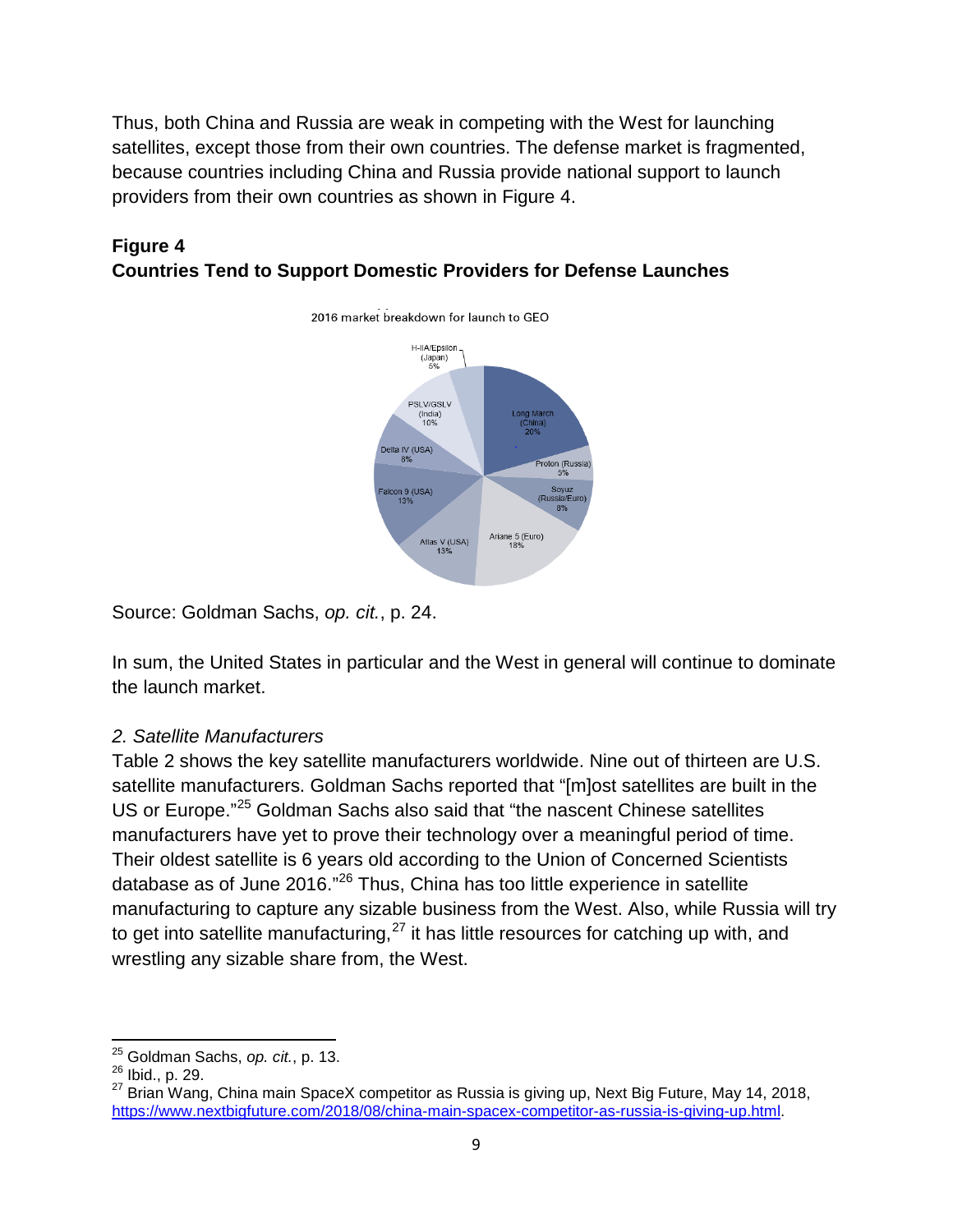## **Table 2 Key Satellite Manufacturers Worldwide**

| <b>Country</b>     | <b>Satellite Manufacturers</b>  |
|--------------------|---------------------------------|
| <b>USA</b>         | <b>Boeing</b>                   |
| <b>USA</b>         | Harris Corp                     |
| <b>USA</b>         | L3 Technologies                 |
| <b>USA</b>         | <b>Lockheed Martin</b>          |
| <b>USA</b>         | <b>MDA</b>                      |
| <b>USA</b>         | Northrop Grumman                |
| <b>USA</b>         | Raytheon                        |
| <b>USA</b>         | SpaceX                          |
| <b>USA</b>         | ViaSat                          |
| France             | <b>Thales</b>                   |
| <b>Netherlands</b> | Airbus                          |
| <b>Brazil</b>      | Embraer                         |
| China              | China Great Wall Industry Corp. |

Source: Goldman Sachs, op. cit., p. 8.

#### *3. Satellite Services Operators*

Table 3 shows that nine of fifteen key satellite services operators are located in the United States, and the rest of the fifteen are in Europe. Again, companies from the United States and Europe dominates satellite services worldwide. However, when Goldman Sachs assembled the key satellite services operators in 2017, it missed SpaceX's subsequently rapid rise in satellite services. As a result, this article delays the discussion of the future of Russia and China in satellite services until Section II.B where SpaceX's plan for satellite services is discussed.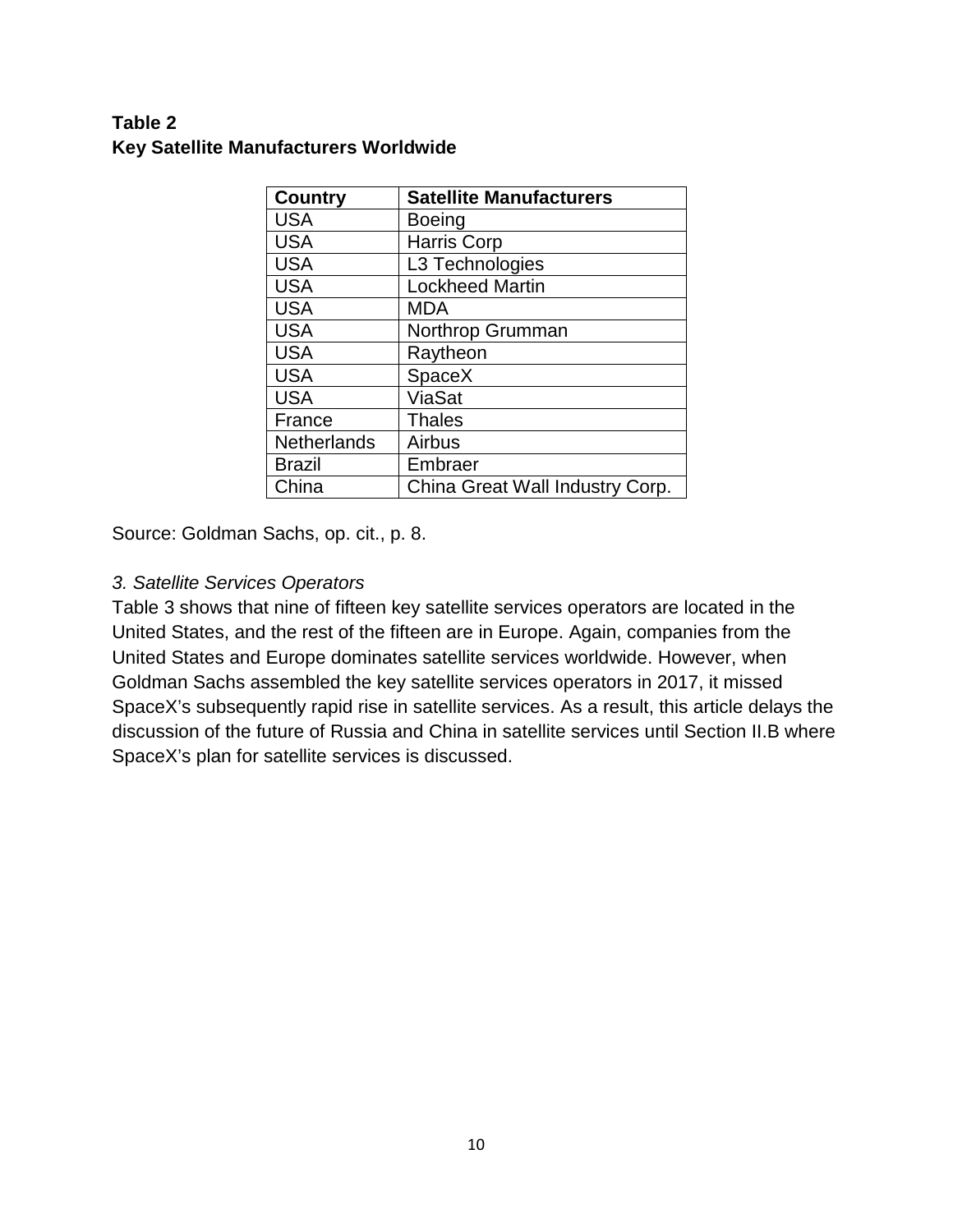# **Table 3 Key Satellite Services Operators Worldwide**

| <b>Country</b>     | <b>Satellite Manufacturers</b> |
|--------------------|--------------------------------|
| <b>USA</b>         | AT&T                           |
| <b>USA</b>         | Deep Space Industries          |
| <b>USA</b>         | <b>Digital Globe</b>           |
| <b>USA</b>         | <b>Dish Network</b>            |
| <b>USA</b>         | Iridium                        |
| <b>USA</b>         | <b>Planet Labs</b>             |
| <b>USA</b>         | <b>Planetary Resources</b>     |
| <b>USA</b>         | <b>Spire</b>                   |
| <b>USA</b>         | ViaSat                         |
| France             | Eutelsat                       |
| <b>Netherlands</b> | Airbus                         |
| Luxembourg         | Intelsat                       |
| Luxembourg         | <b>SES</b>                     |
| UK                 | Inmarsat                       |
| UK                 | OneWeb                         |

Source: Goldman Sachs, op. cit., p. 8.

# B. Size and Profitability of the Future Global Space Industry

Morgan Stanley reported that, in 2016, government purchases accounted for \$84 billion or 25% of the \$339 billion<sup>[28](#page-10-0)</sup> global space industry revenues. They also projected that the industry will grow to \$1.1 trillion by 2040 in their base case.<sup>[29](#page-10-1)</sup>

The tripling of the global space industry will make the commercial space operators have an even stronger influence on space policy, risking that the STM will be constructed to favor economic prosperity more than military security. Also, the market share of government users worldwide will drop from 25% to 17%. However, this reduced but still significant share (an absolute amount of \$181 billion<sup>[30](#page-10-2)</sup>) will allow governments worldwide to continue having strong market influence, in addition to their political and regulatory power, in shaping the STM both domestically and internationally.

That governments will remain influential is consistent with the assessment of BofAML, whose U.S. Aerospace & Defense team believes:

**"that military interests will remain the fundamental driver for investing in space.** In addition to ongoing activity (e.g. proposed United States Space Corps

<span id="page-10-1"></span><span id="page-10-0"></span><sup>&</sup>lt;sup>28</sup> Morgan Stanley, op. cit., p. 11<br><sup>29</sup> Ibid., p. 26.<br><sup>30</sup> Ibid., p. 11.

<span id="page-10-2"></span>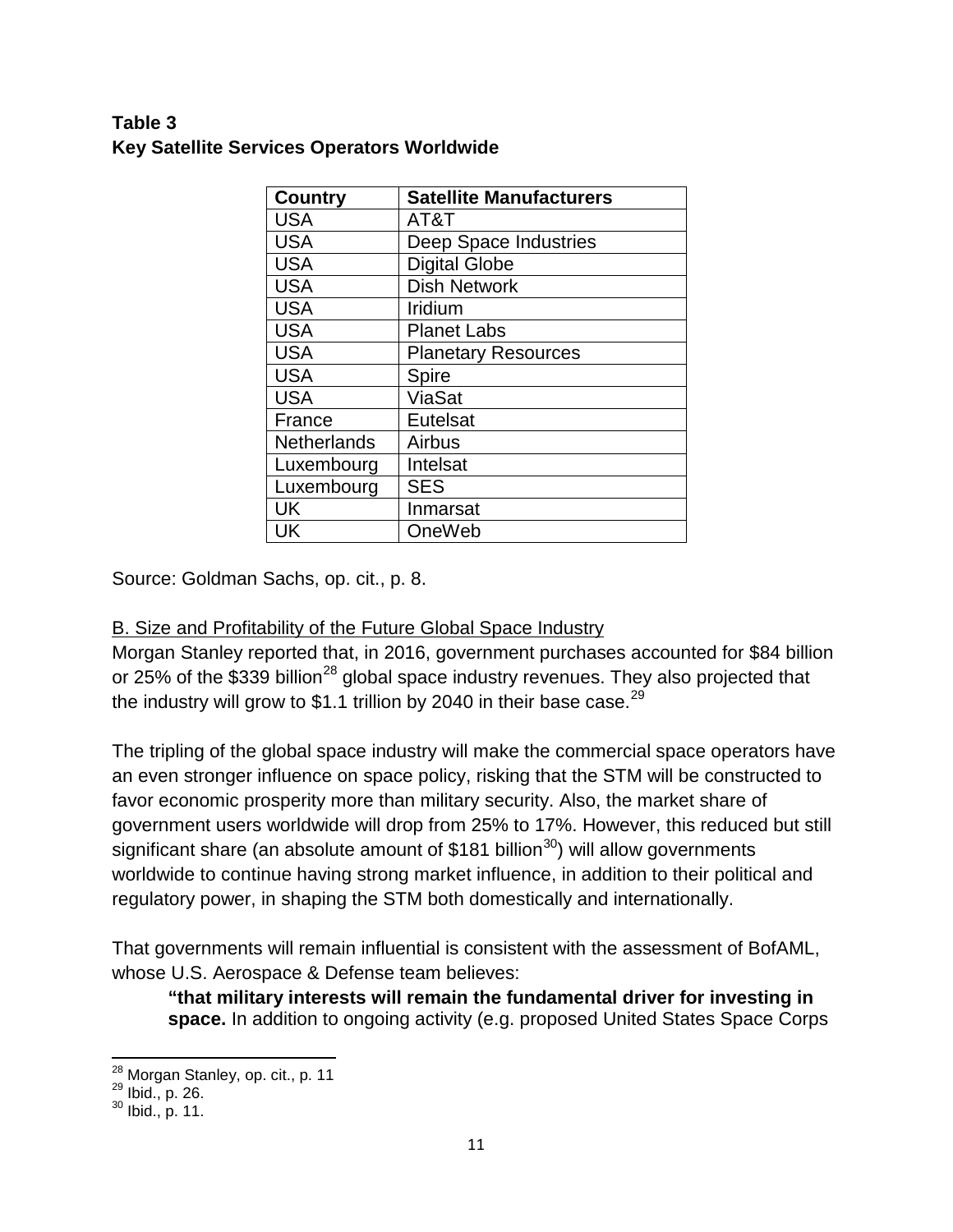and tests of anti-satellite weapons (ASAT)), recent M&A [merger & acquisition] activity means it is not hard to imagine a future in which space-based direct energy missile defense systems are developed. Ongoing geopolitical concerns could be another tailwind for the potential weaponization of space."[31](#page-11-0)

BofAML also found space investments to be risky and challenging:

"There remain significant risks and challenges to investing in space and several technical hurdles to overcome before 'lift off'. Beyond the capex [capital expenditure] requirements, technical risks to the new Space Race include: unprofitability (low margins/returns), failed launches (1/20 chance), safety concerns and regulation. Outer space risks include space debris (170mn [million] pieces in orbit) and solar storms (up to US\$2.6tn [trillion] in losses)."<sup>[32](#page-11-1)</sup>

#### It also reported:

"16 of the world's 500 richest people, with a net worth of over US\$500bn, have space investments."<sup>[33](#page-11-2)</sup>

But it concluded:

"Whilst the investment out of pocket by these billionaires is a positive for [s]pace we stress to investors that ultimately does not change the physics of their endeavour as space remains a high risk are of risk/reward."<sup>[34](#page-11-3)</sup>

SpaceX's ambition also extends to satellites for providing internet access to people around the world. By 2040, Morgan Stanley projects that the largest share of the \$1.1 trillion revenues for the global space industry will go to internet services for \$410 billion.<sup>[35](#page-11-4)</sup> SpaceX is planning to spend \$10-15 billion for its Starlink small satellites (smallsats) in low Earth orbits (LEOs) to provide global internet access. Since a single geosynchronous (GEO) satellite can stare at 42%<sup>[36](#page-11-5)</sup> of the Earth at all times, it alone can provide services to a local area at all time. In contrast, Mark Juncosa, SpaceX's vice president of vehicle engineering, said 12 Starlink launches, each carrying roughly 60 LEO smallsats, would cover the United States; 24 launches, most of the world's population; and 30 launches, the planet. $37$  Therefore, business economics favors LEO satellite constellations which serve the world. For this reason, the lion share of the satellite access to internet will likely go to only a few providers worldwide, who can afford the huge capital expenditure; provide good services at competitive price; and capture a big chunk of the market first. As the West has already captured a dominant share in both the demand and supply of the space products and services worldwide, the

<span id="page-11-2"></span>

<span id="page-11-3"></span>

<span id="page-11-1"></span><span id="page-11-0"></span><sup>&</sup>lt;sup>31</sup> BofAML, op. cit., p.3.<br><sup>32</sup> Ibid., p.4.<br><sup>33</sup> Ibid., p. 34.<br><sup>34</sup> Ibid.<br><sup>35</sup> Morgan Stanley, op. cit., p. 5.

<span id="page-11-4"></span><sup>&</sup>lt;sup>36</sup> T.S. Kelso, Basics of the Geostationary Orbit, downloaded on May 15 from

<span id="page-11-6"></span><span id="page-11-5"></span>[https://celestrak.com/columns/v04n07/.](https://celestrak.com/columns/v04n07/)<br><sup>[37](https://celestrak.com/columns/v04n07/)</sup> Caleb Henry, Musk says Starlink "economically viable" with around 1,000 satellites, SpaceNews, May 15, 2019, [https://spacenews.com/musk-says-starlink-economically-viable-with-around-1000-satellites/.](https://spacenews.com/musk-says-starlink-economically-viable-with-around-1000-satellites/)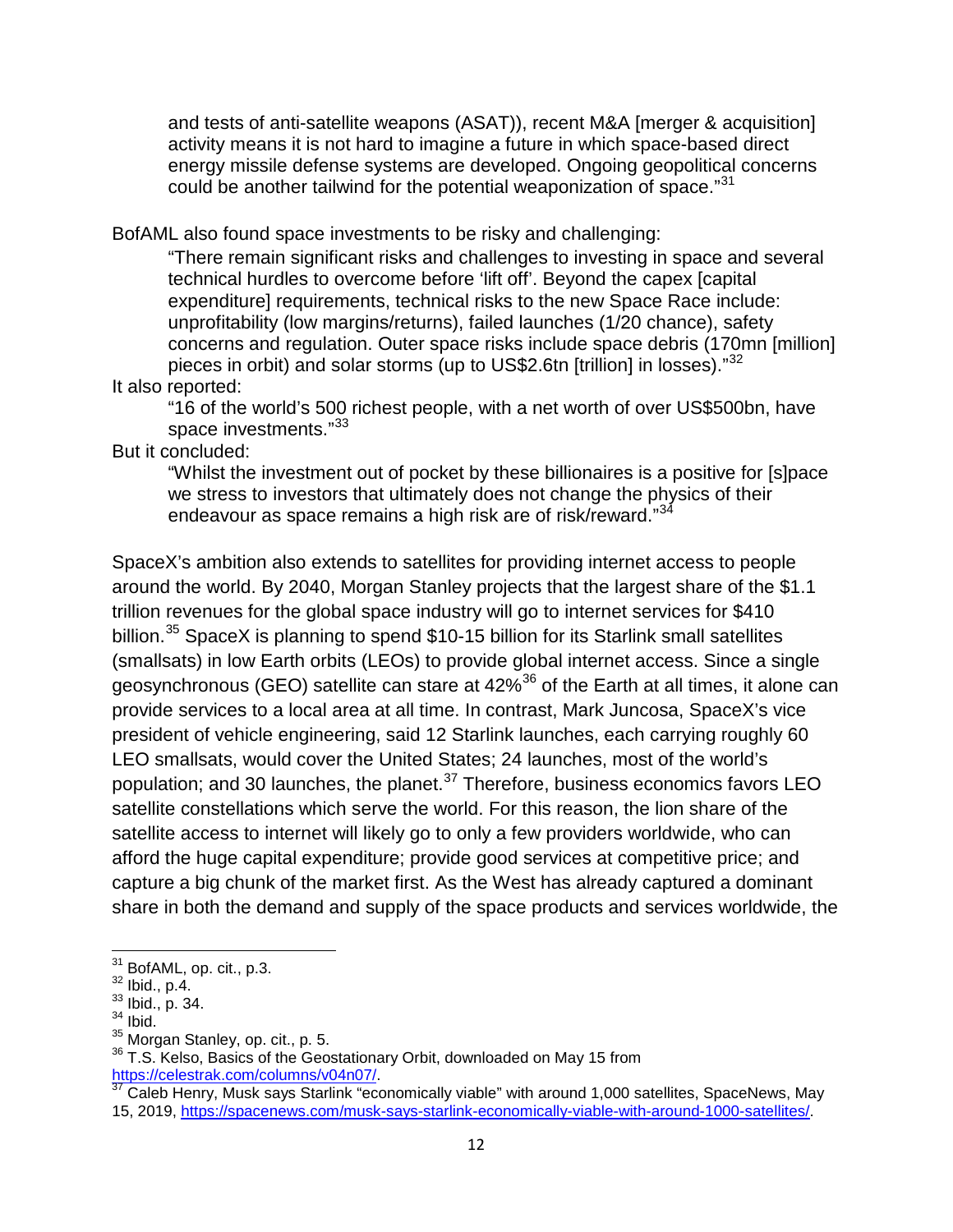major western countries will strive to control the largest global space sector (i.e. the \$410-billion internet services) for economic prosperity and military security. While Russia will also try to get into satellite services,  $38$  there is little chance that Russia and/or China can get a sizable share of the western satellite services or other space markets, because they are not proficient enough to compete in the western free market especially in the space industry, which demands the use of latest technologies and rapid and frequent innovations. The best they can do will likely be to enter into a partnership with the West in order to share the benefits from space. But then, they would have to follow the STM rules established by the West.

On the other hand, capturing a lion share of a space market segment by a small number of providers does not mean capturing 100%. For its own economic and military security, a major spacefaring country likely wants to own some of the launch and other space industrial capabilities so as not to totally rely on other countries to provide these critical space services. It would likely subsidize some of its indigenous space capabilities. Therefore, the best cost/quality providers in the world would not capture the whole market.<sup>[39](#page-12-1)</sup>

#### C. Implication of Smallsats on ASATs

In 2017, Morgan Stanley reported that satellite broadband<sup>[40](#page-12-2)</sup> startup OneWeb will launch 2,740 smallsats into LEOs and medium-Earth orbits (MEOs). $41$  The latency  $42$  will be about 50 milliseconds (ms), while a legacy satellite such as ViaSat 1 at  $GEO^{43}$  $GEO^{43}$  $GEO^{43}$  is rated at 600 ms. Other than the need to provide internet access to most of the world's population as indicated in Section II.B, low latency (e.g. 50 ms) provided by LEO satellites internet access is highly attractive for interactive services, such as two-way chat and gaming, because one party can only respond after the message from the other party or parties are received and nobody wants that time lag to be noticeable.<sup>[44](#page-12-6)</sup>

<span id="page-12-5"></span>[https://www.exede.com/blog/satellite-internet-latency-whats-big-deal/.](https://www.exede.com/blog/satellite-internet-latency-whats-big-deal/)<br><sup>[43](https://www.exede.com/blog/satellite-internet-latency-whats-big-deal/)</sup> ViaSat 1 is "the highest capacity satellite in the world." It "entered commercial service on January 16, 2012." "In late 2013, the technology began delivering the fastest Wi-Fi in the sky to airline passengers aboard JetBlue Airways." (See ViaSat-1 Launch, Viasat, downloaded on May 14, 2019, [https://www.viasat.com/viasat-1-launch\)](https://www.viasat.com/viasat-1-launch). It has a latency of 600 ms, because it is located in geosynchronous orbit. It weighs 6,740 kg. (See ViaSat1, Gunter's Space Page, downloaded on May 14, 2019, https://space.skyrocket.de/doc sdat/viasat-1.htm.)

<span id="page-12-0"></span><sup>&</sup>lt;sup>38</sup> Wang, *op. cit.*<br><sup>39</sup> See Figure 4 and its discussion.

<span id="page-12-2"></span><span id="page-12-1"></span><sup>40</sup> Satellite broadband means a wide bandwidth that carries multiple channels at once and provide highspeed internet access to many users at the same time.

<span id="page-12-3"></span>Morgan Stanley, op. cit., p. 21.

<span id="page-12-4"></span> $42$  Latency is the roundtrip time for a signal "to travel from your home to the satellite in orbit above the Earth, and then down to a ground-based gateway which connects you to the internet." (See Alex Miller, Satellite internet latency: What's the big deal?, Viasat | exede, September 6, 2017,

<span id="page-12-6"></span><sup>2019,</sup> https://space.or.j/concet.de/doc\_sdat-1.html./<br><sup>44</sup> In contrast, ViaSat 1 at GEO with a high latency of 600 ms is good for broadcasting, which is basically one-way transmission.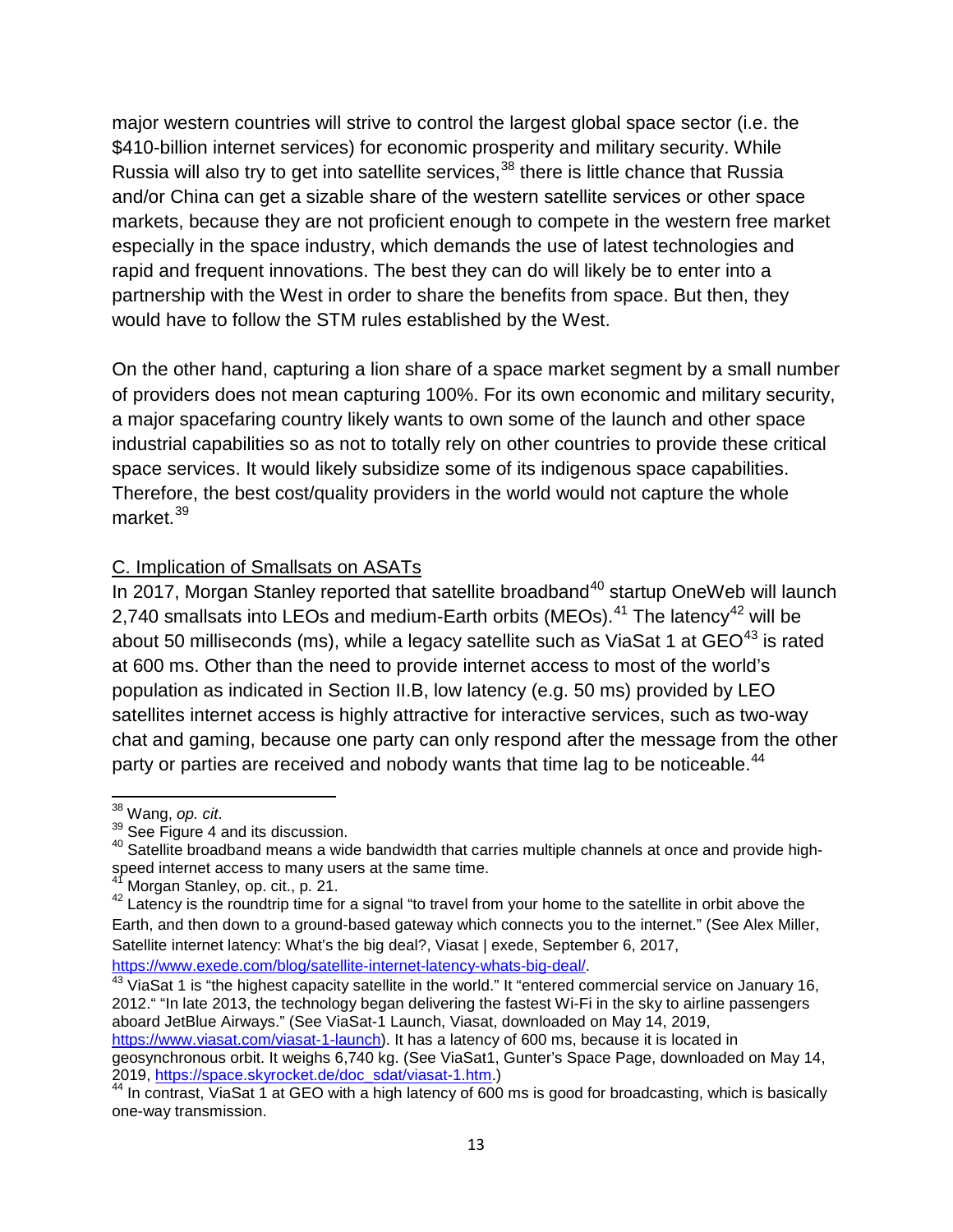OneWeb is planning to launch 600 first-generation smallsats by 2019 or 2020 for its initial LEO constellation. Earlier, it was planning for 900, but 600 is the minimum needed for a global coverage. It said that more than \$2 billion has been raised to date.<sup>[45](#page-13-0)</sup>

Morgan Stanley also reported that SpaceX planned to launch 11,943 smallsats to LEO in two phases: 2019 to 2024, and 2029-2032 for full capacity at a cost of \$10 to \$15 billion.<sup>[46](#page-13-1)</sup> The latency would be 20 to 30 ms. SpaceX launched 60 of its Starlink broadband satellites on May 23, 2019, all on one of its Falcon 9 launchers, to LEOs.<sup>[47](#page-13-2)</sup> These satellites will be followed by thousands more. As of March 31, 2019, Union of Concerned Scientists estimated that there are 2,062 operating satellites worldwide with 1,338 at LEOs.<sup>[48](#page-13-3)</sup> Just SpaceX alone will raise the number of LEO satellites worldwide by a factor of nine by 2032.

These numerous smallsats may stress the ability to assess space situational awareness. The smallsats may need to be equipped with identification beacons so that their whereabouts can be easily detected to avoid accidental, as well as intentional, collisions. Two researchers at the Aerospace Corporation said that "[t]he goal is to design an inexpensive, small, and self-sufficient hosted payload package that will report data at regular intervals to enhance space situational awareness and better enable space traffic management activities."<sup>[49](#page-13-4)</sup> They listed five potential payload packages including the 9x6x1.5cm GPS Transponder invented at their company and the 2x2x0.5cm Extremely Low Resource Optical Identifier<sup>[50](#page-13-5)</sup> invented at the Los Alamos National Laboratory.

However, what if our adversaries design some smallsats for an ASAT purpose? Already, "[r]umors have been circulating for years that the Chinese Communist Party (CCP) has developed small satellites with robotic arms that could be used as antisatellite weapons" and "[S]ome of the smaller satellites are lighter than 22 pounds, yet have a triple-eye sensor to gauge the shapes of targets and can adjust their speed and rotation, allowing them to grab objects within a distance of six inches, using a single

<span id="page-13-0"></span><sup>&</sup>lt;sup>45</sup> Caleb Henry, OneWeb scales back baseline constellation by 300 satellites, December 13, 2018,<br>https://spacenews.com/oneweb-scales-back-constellation-by-300-satellites/.

<span id="page-13-1"></span><sup>&</sup>lt;sup>[46](https://spacenews.com/oneweb-scales-back-constellation-by-300-satellites/)</sup> Morgan Stanley, *op. cit.*, p. 22.<br><sup>47</sup> Caleb Henry, SpaceX launches 60 Starlink satellites, begins constellation buildout, SpaceNews, May

<span id="page-13-3"></span><span id="page-13-2"></span><sup>23, 2019,</sup> [https://spacenews.com/spacex-launches-60-starlink-satellites-begins-constellation-buildout/.](https://spacenews.com/spacex-launches-60-starlink-satellites-begins-constellation-buildout/)<br><sup>48</sup> Union of Concerned Scientists, UCS Satellite Database, downloaded on June 12, 2019,<br>https://www.ucsusa.org/nuclear

<span id="page-13-4"></span><sup>&</sup>lt;sup>49</sup> Ted Muelhaupt and Andrew Abraham, GPS Transponder for Space Traffic Management, August 6, 2018, [https://aerospace.org/sites/default/files/2018-](https://aerospace.org/sites/default/files/2018-08/Muelhaupt_GPS%20Transponders%20for%20STM_0.pdf)

<span id="page-13-5"></span>[<sup>08/</sup>Muelhaupt\\_GPS%20Transponders%20for%20STM\\_0.pdf.](https://aerospace.org/sites/default/files/2018-08/Muelhaupt_GPS%20Transponders%20for%20STM_0.pdf)<br>
<sup>[50](https://aerospace.org/sites/default/files/2018-08/Muelhaupt_GPS%20Transponders%20for%20STM_0.pdf)</sup> David Palmer and Rebecca Holms, Elroi: A License Plate for Your Satellite, February 13, 2018, [https://arxiv.org/abs/1802.04820.](https://arxiv.org/abs/1802.04820)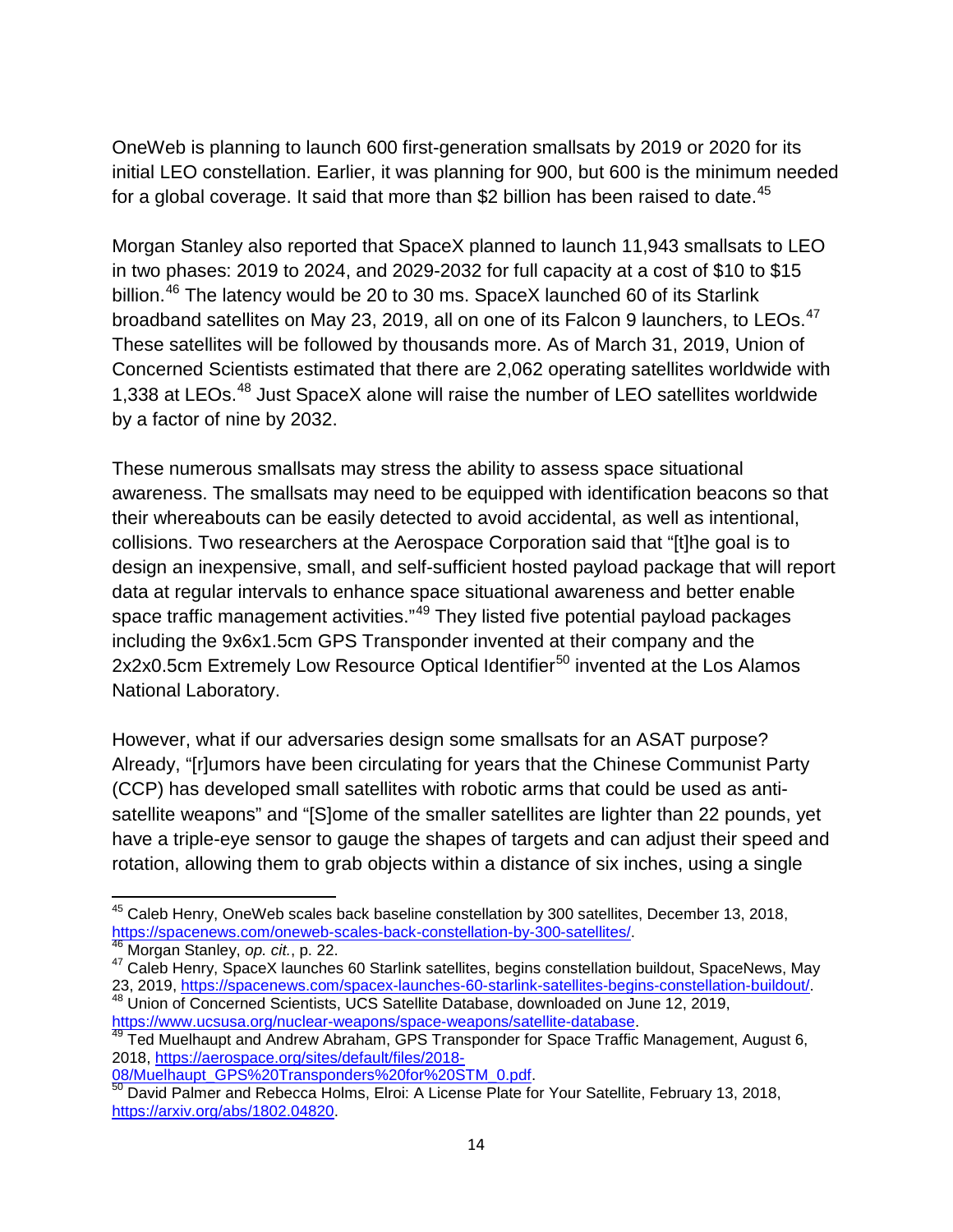robotic arm."[51](#page-14-0) Although this scary threat is only a rumor, looking at the progress made by OneWeb and SpaceX in lowering the cost of smallsats and China's significant efforts in smallsats, unmanned robotics, and RPO, it would seem likely that China, as well as Russia, can make numerous cheap robotic ASATs that go to all altitudes including GEO. Such an ASAT does not need to be as cheap as \$5 million.<sup>[52](#page-14-1)</sup> Since the typical cost of a U.S. legacy system is on the order of a billion, an ASAT costing \$50 million would still be highly favorable to the attacker, even if one ignores the high cost to the victim in losing the services provided by the destroyed satellite until its capability is fully replaced. The United States needs to be prepared to defend especially its expensive and vulnerable legacy satellites that we will still need at least during the 2020s.<sup>[53](#page-14-2)</sup>

#### D. Other Space Markets

The \$1.1-trillion global space industry does not include tourism, resource mining or onorbit manufacturing. There are indications of the potential values of these space markets. However, since little is known about the costs of capturing those benefits, one cannot determine whether they make business cases or not at this time.

Below, Goldman Sachs provided some highly speculative indications of their potential values.

As to space tourism, Goldman Sachs said that the historical tourist seat on a Russian Soyuz is \$35 million per person. Virgin Galactic asks for \$250,000 per person for a seat on its sub-orbital spacecraft.<sup>[54](#page-14-3)</sup> However, whether this market would flourish would depend on the safety and fatality records of its flights.<sup>[55](#page-14-4)</sup> It is hard to project its revenue or profit at this time.

<span id="page-14-0"></span><sup>&</sup>lt;sup>51</sup> Joshua Philipp, China is Branding Anti-Satellite Weapons as 'Scavenger Satellites,' May 5, 2019 and updated May 6, 2019, [https://www.theepochtimes.com/china-is-branding-anti-satellite-weapons-as](https://www.theepochtimes.com/china-is-branding-anti-satellite-weapons-as-scavenger-satellites_2907825.html)[scavenger-satellites\\_2907825.html.](https://www.theepochtimes.com/china-is-branding-anti-satellite-weapons-as-scavenger-satellites_2907825.html)<br><sup>[52](https://www.theepochtimes.com/china-is-branding-anti-satellite-weapons-as-scavenger-satellites_2907825.html)</sup> BofAML reported that: "Satellites typically cost about US\$1bn [billion] to build and launch but the

<span id="page-14-1"></span>**rise of small satellites (CubeSats) means this cost has now been driven down to US\$5mn [million]** by some companies like Terra Bella/Skybox Imaging. **The speed of manufacturing satellites is increasing too;** in early 2015 it took Planet Labs just nine days to build two CubeSats. (source: OECD)"<br>(See BofAML, op. cit., p. 62)

<span id="page-14-2"></span>More about smallsats will be discussed in Section III.C.2. Also, see examples of expensive, vulnerable, but critical satellites during the 2020s in Brian G. Chow, Nuclear vulnerability: In-orbit bodyguards would help protect NC<sub>3</sub> satellites from attacks, SpaceNews, April 1, 2019, [https://spacenews.com/op-ed-nuclear](https://spacenews.com/op-ed-nuclear-vulnerability-in-orbit-bodyguards-would-help-protect-nc3-satellites-from-attacks/)[vulnerability-in-orbit-bodyguards-would-help-protect-nc3-satellites-from-attacks/.](https://spacenews.com/op-ed-nuclear-vulnerability-in-orbit-bodyguards-would-help-protect-nc3-satellites-from-attacks/) <sup>54</sup> Goldman Sachs, *op. cit.*, p. 3.

<span id="page-14-4"></span><span id="page-14-3"></span><sup>55</sup> During an Oct. 31, 2014 test flight, Virgin Galactic's first SpaceShip Two space plane broke up and crashed due to co-pilot error. The co-pilot was killed and the pilot, injured. The Spaceship Two is designed to launch two pilots and six passengers on suborbital rides. (See Tariq Malik, Deadly SpaceShip Two Crash Caused by Co-Pilot Error: NTSB, Space.Com, July 28, 2015, [https://www.space.com/30073-virgin-galactic-spaceshiptwo-crash-pilot-error.html.](https://www.space.com/30073-virgin-galactic-spaceshiptwo-crash-pilot-error.html))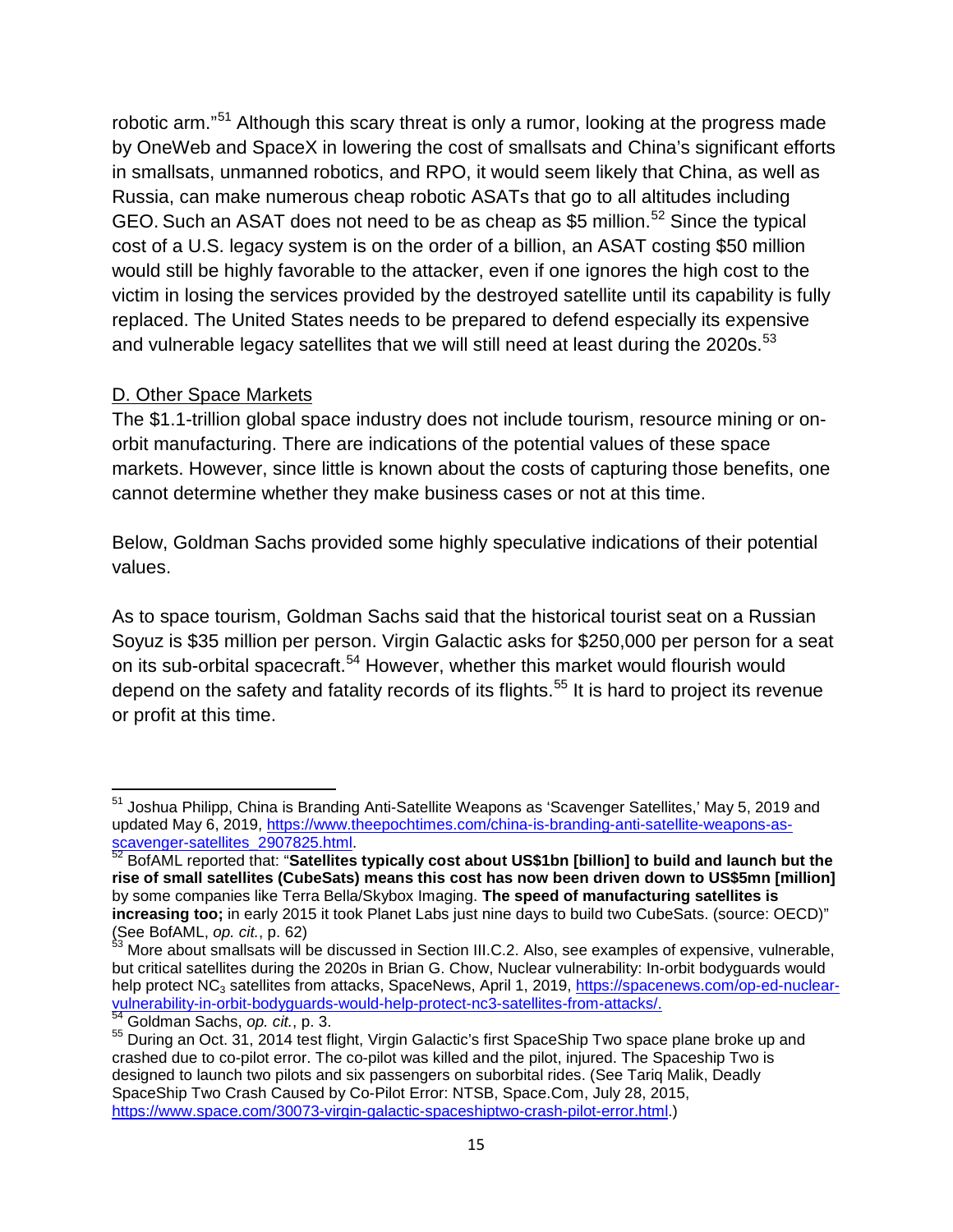As to resource mining, Goldman Sachs cited MIT's Mission 2016 that "successful asteroid mining would likely crater the global price of platinum, with a single 500-meter-wide asteroid containing nearly 175X the global output."<sup>[56](#page-15-0)</sup> Moreover, as water is available from the moon or asteroids, one can use electricity from solar panels to split the water into hydrogen and oxygen and use them as the fuel. $57$ 

As to on-orbit manufacturing, Goldman Sachs said that using water as an energy carrier for fuel can constitute an orbiting "gas station" and "[a]steroid mining could very quickly supply an emerging on-orbit manufacturing economy with nearly all the raw materials needed."[58](#page-15-2) These statements sound even more optimistic than the two above.

# **III. Proposed Measures for Both Economic and Military Security in Space**

Brian Weeden reported that "thanks largely to the efforts of Scott Pace and his staff at the National Space Council, who led the interagency efforts that resulted in the first-ever national policy on STM [space traffic management] signed by President Trump last June [2018]." However, Weeden continued that "implementation of that policy has stalled, mainly due to disagreements between Congress [favors Department of Transportation (DOT)] and the White House [favors Department of Commerce (DOC)] over which agency should be in charge."

With the second space age<sup>[59](#page-15-3)</sup> approaching fast, there is no time to waste. This section will describe measures that should be incorporated into STM in order to promote both economic and military security.

# A. Establish Red Lines to Assign Liability

National security originally meant military security or protection against military attacks. Over the years, many other dimensions, such as economic, political, ecological, resources, computer and infrastructure securities, have been included in national security.<sup>[60](#page-15-4)</sup> The Directive-3 says "[s]afety, stability, and operational sustainability are foundational to space activities, including commercial, civil, and national security activities."<sup>[61](#page-15-5)</sup> It does not matter whether national security takes the narrowest meaning of military security only or any broader interpretation that includes economic security. That

<span id="page-15-0"></span><sup>56</sup> Goldman Sachs, *op. cit.*, p. 74.

<span id="page-15-1"></span><sup>&</sup>lt;sup>57</sup> Charles Dunnill and Robert Phillips, Making space rocket fuel from water could drive a power revolution on Earth, the Conversation, September 27, 2016, [https://theconversation.com/making-space-rocket-fuel-](https://theconversation.com/making-space-rocket-fuel-from-water-could-drive-a-power-revolution-on-earth-65854)From-water-could-drive-a-power-revolution-on-earth-6[58](https://theconversation.com/making-space-rocket-fuel-from-water-could-drive-a-power-revolution-on-earth-65854)54.<br>
<sup>58</sup> Goldman Sachs, *op. cit.*, p. 74.<br>
<sup>59</sup> The second space stage starts when countries begin deploying dual-use robotic spacecraft in the early

<span id="page-15-3"></span><span id="page-15-2"></span><sup>2020</sup>s and, thus, the space will soon be de facto weaponized. The world must learn how to keep peace and prosperity in a weaponized space.

<span id="page-15-4"></span> $^{60}$  National security, Wikipedia, downloaded on May 1, 2019, [https://en.wikipedia.org/wiki/National\\_security.](https://en.wikipedia.org/wiki/National_security) <sup>61</sup> Space Policy Directive-3, *op. cit.*

<span id="page-15-5"></span>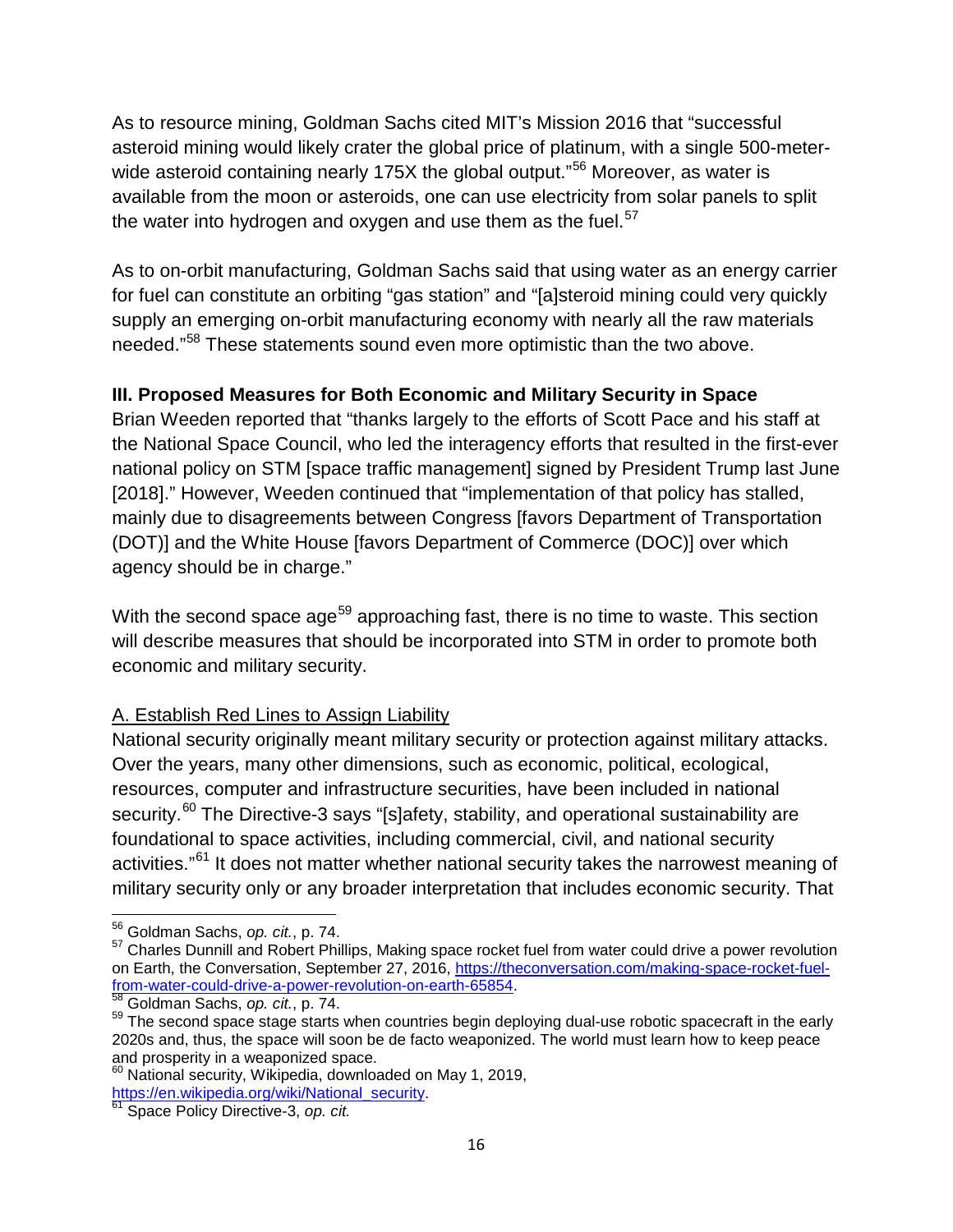the Directive-3 includes commercial activities in the above statement can be confidently interpreted that safety is foundational to both economic and military security activities. In other words, keeping space assets safe from not just accidental but also intentional collisions is a key goal of the domestic and international STM.

A space object can be a piece of space debris, a functioning satellite or an ASAT. When two space objects interact with each other and one or both space objects get damaged. Let's call this an undesirable space conjunction. How should the liability be assigned? To be more specific, if one of the U.S. satellites is damaged in a space conjunction, the United States needs to react in both a lawyerly way for settling the claim and a military way for protecting the targeted satellite from getting hurt in the first place. The lawyers would want to quickly and clearly assign liability and receive reparation. Understandably, even the quickest way will take months, if not years. On the other hand, in the case that the U.S. satellite or satellites are attacked by ASATs such as robotic spacecraft, the military would need some sort of a red line pre-declared in peacetime. Once that line is crossed, the invading party has committed a wrongful act and the United States can take defensive action to protect its targeted satellite or satellites immediately.<sup>[62](#page-16-0)</sup> That is to say that our military is far more concerned about how to obtain enough warning to activate defense and protect the targeted satellites than getting a monetary settlement. Without these satellites, we might lose the war or, at the least, fighting a bloodier and longer war. This is far more important than getting some money. The warning time to protect targeted satellites is likely to be far more stringent and measured in minutes; unlike a claim settled within months would be considered speedy and satisfactory. In sum, the military wants the targeted satellites to survive far more than it wants a full compensation for the satellites lost.

One method of defense can be the use of bodyguard spacecraft to block ASATs from reaching our satellites. Better yet, blocking actions can be performed without hurting the invaders at all. $63$ 

Directive-3 calls for the establishment of "[a] common process by which individual spacecraft may transit volumes used by existing satellites or constellations."<sup>[64](#page-16-2)</sup> Accordingly, the STM can create "volumes" around those critical but vulnerable satellites that a country wants to protect. The surface of each volume will then be the red line, which instantly defines whether a transiting satellite is outside or inside the

<span id="page-16-0"></span> $62$  American Bar Association Standing Committee on Law and National Security and Nonproliferation Policy Education Center, Defending America's Place in Space: Future Threats and Rules, Workshop Report, pp. 11-15, May 2019,

[https://www.americanbar.org/content/dam/aba/administrative/law\\_national\\_security/january-2019-space](https://www.americanbar.org/content/dam/aba/administrative/law_national_security/january-2019-space-report.pdf)[report.pdf.](https://www.americanbar.org/content/dam/aba/administrative/law_national_security/january-2019-space-report.pdf) [63](https://www.americanbar.org/content/dam/aba/administrative/law_national_security/january-2019-space-report.pdf) Nuclear Vulnerability, *op. cit*. <sup>64</sup> Space Policy Directive-3, *op. cit.*

<span id="page-16-1"></span>

<span id="page-16-2"></span>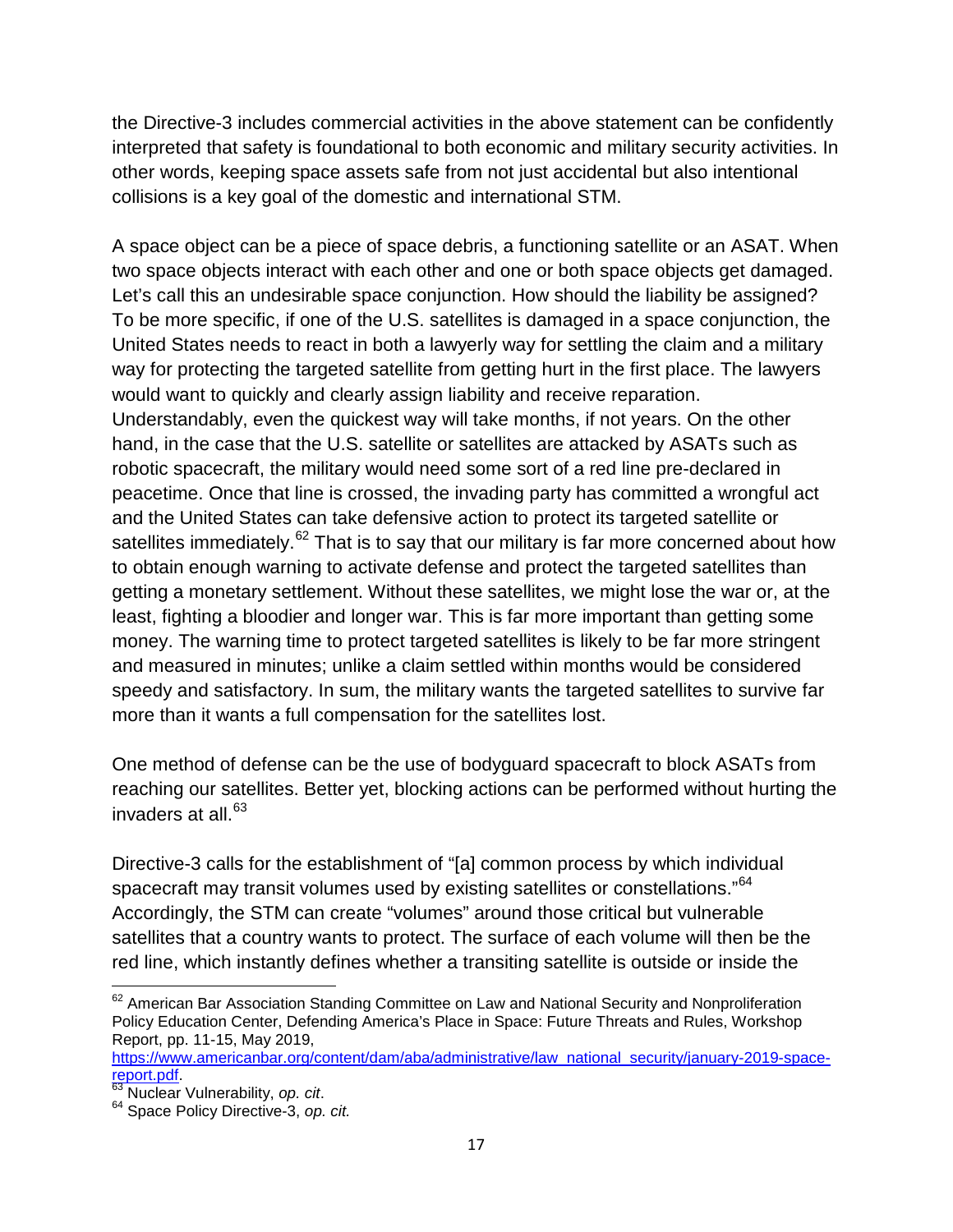protective volume. Then, a common transiting process can be for any adversary to limit the number of transiting satellites inside these volumes not to exceed a certain threshold number.

In November 2018, the *Economist* reported that "Erwin Duhamel, who was until earlier this month head of security strategy at the European Space Agency (ESA), observes that officials in several places are now studying the idea of defending important satellites with 'bodyguard' spacecraft."<sup>[65](#page-17-0)</sup> Some military security planners in the United States and other countries believe that satellite attacks, just like nuclear strikes, can be deterred by using the doctrine of mutual assured destruction. On the contrary, many others including this author argue that effective protection is a prerequisite for a credible deterrence of satellite attacks.<sup>[66](#page-17-1)</sup> It is hoped that satellite bodyguards will soon be recognized as the most effective defense of satellites that can be set up in time against the rapidly approaching robotic threats of the early 2020s.

#### B. The Directive-3 Tasked DOD to Fill-In the Military Security Blanks

Directive-3 chooses DOC to be in charge of STM, but mandates that "[t]he Secretaries of Defense, Commerce, and Transportation…… shall develop space traffic standards and best practices, including technical guidelines, minimum safety standards, behavioral norms, and orbital conjunction prevention protocols related to pre-launch risk assessment and on-orbit collision avoidance support services."[67](#page-17-2) These standards and practices must be specific, transparent and unambiguous so that space users can easily understand and comply with the STM regulations.

For example, as discussed earlier, Directive-3 stated that the United States should establish a process for transiting "volumes used by existing satellites." To make the process enforceable, one must specify the shapes and sizes of the volumes. Say, all those volumes at the GEO altitude are spheres with a radius of 50 km. $^{68}$  $^{68}$  $^{68}$  In fact, the use of specific numerical values in guidelines is common. For example, the IADC Space Debris Mitigation Guidelines use 25 years as post-mission orbital lifetime limitation.<sup>[69](#page-17-4)</sup>

<span id="page-17-0"></span> $65$  It will soon be possible to send a satellite to repair another, The Economist, November 24, 2018, [https://www.economist.com/science-and-technology/2018/11/24/it-will-soon-be-possible-to-send-a](https://www.economist.com/science-and-technology/2018/11/24/it-will-soon-be-possible-to-send-a-satellite-to-repair-another)[satellite-to-repair-another.](https://www.economist.com/science-and-technology/2018/11/24/it-will-soon-be-possible-to-send-a-satellite-to-repair-another)

<span id="page-17-1"></span><sup>&</sup>lt;sup>66</sup> Brian G. Chow, Stalkers in Space: Defeating the Threat, Strategic Studies Quarterly, June 1, 2017, pp. 99-100, [https://www.airuniversity.af.mil/Portals/10/SSQ/documents/Volume-11\\_Issue-2/Chow.pdf.](https://www.airuniversity.af.mil/Portals/10/SSQ/documents/Volume-11_Issue-2/Chow.pdf)<br><sup>67</sup> Space Policy Directive-3, op. cit.

<span id="page-17-3"></span><span id="page-17-2"></span><sup>&</sup>lt;sup>68</sup> Actual number should be determined by DOD after consultation with other agencies domestic and foreign.

<span id="page-17-4"></span><sup>&</sup>lt;sup>69</sup> Inter-Agency Space Debris Coordination Committee, IADC Space Debris Mitigation Guidelines, IADC02-01 Revision 1, September 2007, p. 9, [http://www.unoosa.org/documents/pdf/spacelaw/sd/IADC-2002-](http://www.unoosa.org/documents/pdf/spacelaw/sd/IADC-2002-01-IADC-Space_Debris-Guidelines-Revision1.pdf) [01-IADC-Space\\_Debris-Guidelines-Revision1.pdf.](http://www.unoosa.org/documents/pdf/spacelaw/sd/IADC-2002-01-IADC-Space_Debris-Guidelines-Revision1.pdf)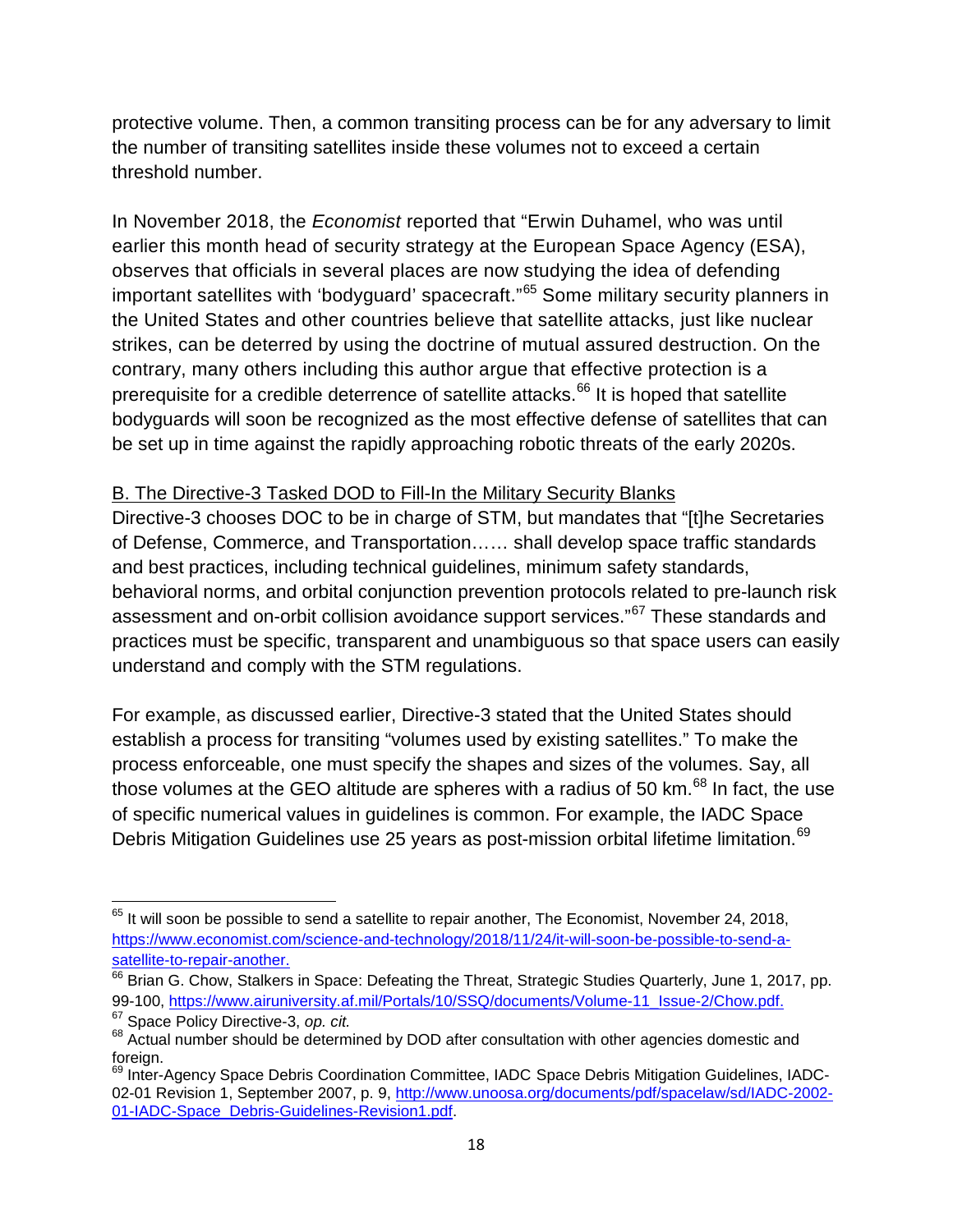DOD should take charge of determining standards and practices pertaining to military security, because this is the mission of DOD and it has the best knowledge and techniques for their determination including numerically, if it is needed. As it takes time for DOD to choose standards and practices that would produce net benefits to both the United States and its adversaries, DOD should proactively participate in the STM efforts, as opposed to wait passively until it is called upon to do so. Moreover, as military security is not the major concerns of many other agencies, necessary standards and practices, such as the size of the "volume" in Directive-3, pertaining to military security could be ignored or at best inadequately covered if DOD were not taking the initiative to be involved early on. This concern is not hypothetical. While DOD has been focusing on space force reorganization issues, there is a presumption that military security can be achieved solely through a space force, while STM needs to focus far more, if not totally, on economic prosperity. Unfortunately, an adversary can hide the preparation of multiple ASAT attacks in the guise of peacetime maneuvers under such a non-military-secure STM. Upon further command at the opening of a space war, the adversary could mount devastating attacks on our critical satellites from such close quarters that we would have no time to defend these satellites.<sup>[70](#page-18-0)</sup>

Another organization that can be easily overlooked by DOD is the Consortium For Execution of Rendezvous and Servicing Operations (CONFERS), an industry-led initiative with initial seed funding provided by DARPA. It "aims to leverage best practices from government and industry to research, develop, and publish non-binding, consensus-derived technical and operations standards for OOS [On-Orbit Satellite Servicing] and RPO [Rendezvous and Proximity Operations].<sup>[71](#page-18-1)</sup> It issued its recommended design and operational practices on February 1, 2019. It echoed Directive-3 by saying that "specific techniques [for spaceflight safety] may include passive safe orbits, safety zones, and keep-out spheres or volumes for RPO and OOS activities."<sup>[72](#page-18-2)</sup> Again, unless DOD takes an active role, this industry-led initiative is likely to favor economic prosperity and may neglect military security. Moreover, its "non-binding" and "consensus-derived" standards may not be followed by an adversary at time of crisis or war when its national interest differs from ours.

#### C. Liability for Damage Caused by a Space Object

<span id="page-18-0"></span> $70$  Brian Chow, The Greatest Threat to America's Military? A 'Pearl Harbor' In Space, the National Interest, July 6, 2018, [https://nationalinterest.org/blog/buzz/greatest-threat-americas-military-pearl-harbor](https://nationalinterest.org/blog/buzz/greatest-threat-americas-military-pearl-harbor-space-25142)[space-25142.](https://nationalinterest.org/blog/buzz/greatest-threat-americas-military-pearl-harbor-space-25142)<br><sup>71</sup> The Consortium for Execution of Rendezvous and Servicing Operations (CONFERS), CONFERS,

<span id="page-18-1"></span>downloaded on May 7, 2019, [https://www.satelliteconfers.org/about-us/.](https://www.satelliteconfers.org/about-us/)<br><sup>72</sup> CONFERS Recommended Design and Operational Practices, CONFERS, February 1, 2019,

<span id="page-18-2"></span>[https://www.satelliteconfers.org/wp-content/uploads/2019/02/CONFERS-Operating-Practices-Approved-](https://www.satelliteconfers.org/wp-content/uploads/2019/02/CONFERS-Operating-Practices-Approved-1-Feb-2019-003.pdf)[1-Feb-2019-003.pdf.](https://www.satelliteconfers.org/wp-content/uploads/2019/02/CONFERS-Operating-Practices-Approved-1-Feb-2019-003.pdf)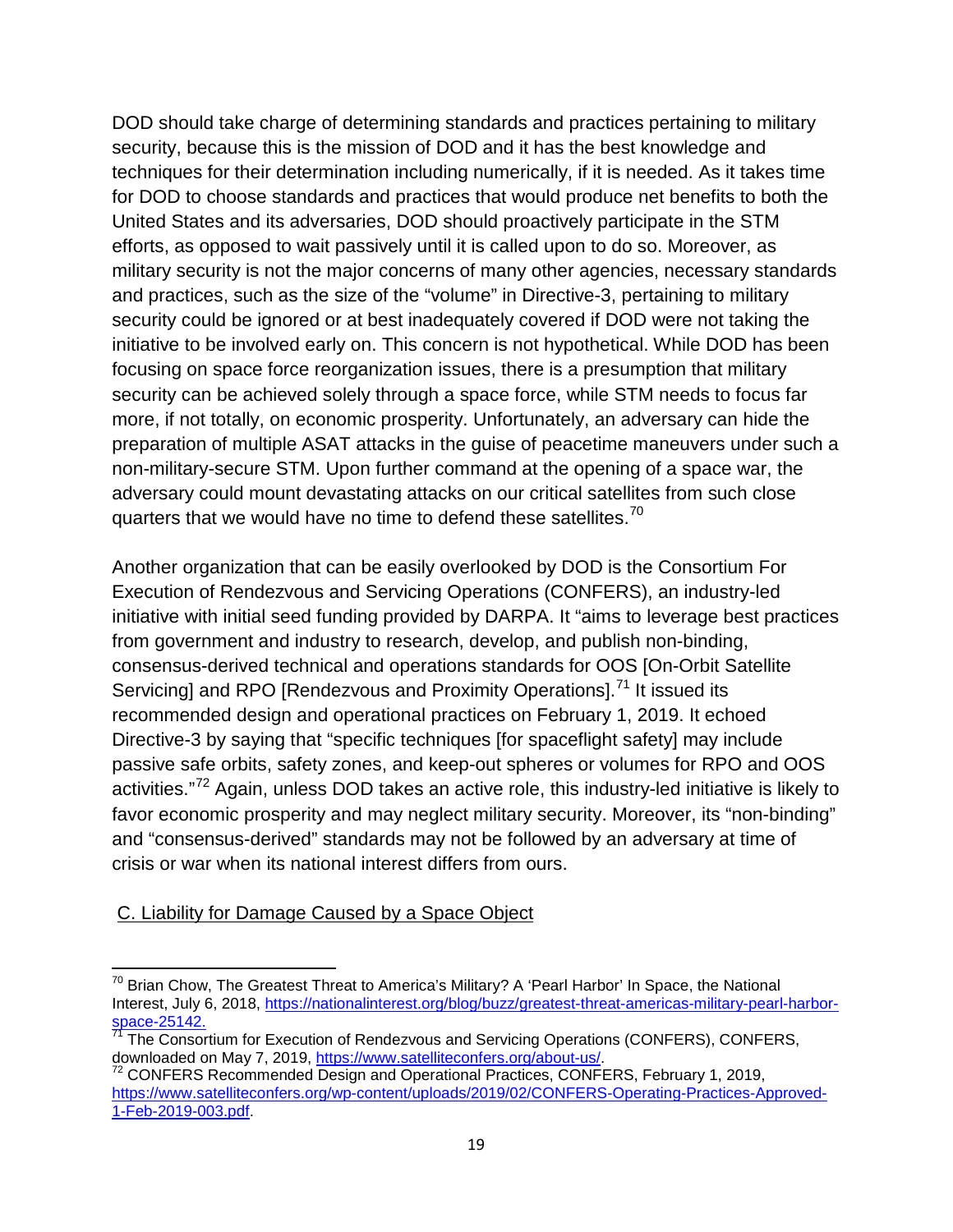If our satellite is damaged by another satellite, whether accidentally or internationally and whether owned by a domestic or foreign company, the goals should be:

- The at-fault party or the wrongful act is quickly and clearest determined by regulations or laws.
- The United States can protect the targeted satellites from damage.

This article suggests measures below to meet each goal.

## *1. Determine At-Fault Party or Wrongful Act Quickly and Clearly*

A domestic or international STM would have to deal with liability for damage caused by a space object. Article VII of the Outer Space Treaty of 1967 states:

"Each State Party to the Treaty that launches or procures the launching of an object into outer space,…and each State Party from whose territory or facility an object is launched, is internationally liable for damage to another State Party to the Treaty or to its natural or juridical persons by such object or its component parts on the Earth, in air space or in outer space."<sup>[73](#page-19-0)</sup>

The treaty assigns the liability for damage by the space object to the country, as opposed to the owner. This article recommends, that as the space industry matures and grows into a trillion-dollar market by 2040, the liability, just like those from other mature industries, should eventually be shifted to owners of the space object or its component parts that causes the damage.

However, since the space threat environment requires a functional STM by the early 2020s, the switch of liability from country to owner cannot be done in time. The United States and the world would have to rely on the Liability Convention for the 2020s and, thus, buy time for the eventual switch.

Article III of the Liability Convention states:

"In the event of damage being caused elsewhere than on the surface of the Earth to a space object of one launching State or to persons or property on board such a space object by a space object of another launching State, the latter shall be liable only if the damage is due to its fault or the fault of persons for whom it is responsible."[74](#page-19-1)

Let's apply Article III to a key concern of this article, namely, the liability for damage, whether accidental or intentional, to a U.S. satellite already in orbit by a Chinese robotic spacecraft. Under Article VII of the Outer Space Treaty, China is liable. However, Article III of the Liability Conventions states that China is only liable if it is at fault. Moreover, the time to determine whether China is at fault and how much the United States should

<span id="page-19-0"></span> $^{73}$  United Nations Treaties and Principles on Outer Space, United Nations 2002, p. 6, [http://www.unoosa.org/pdf/publications/STSPACE11E.pdf.](http://www.unoosa.org/pdf/publications/STSPACE11E.pdf)

<span id="page-19-1"></span>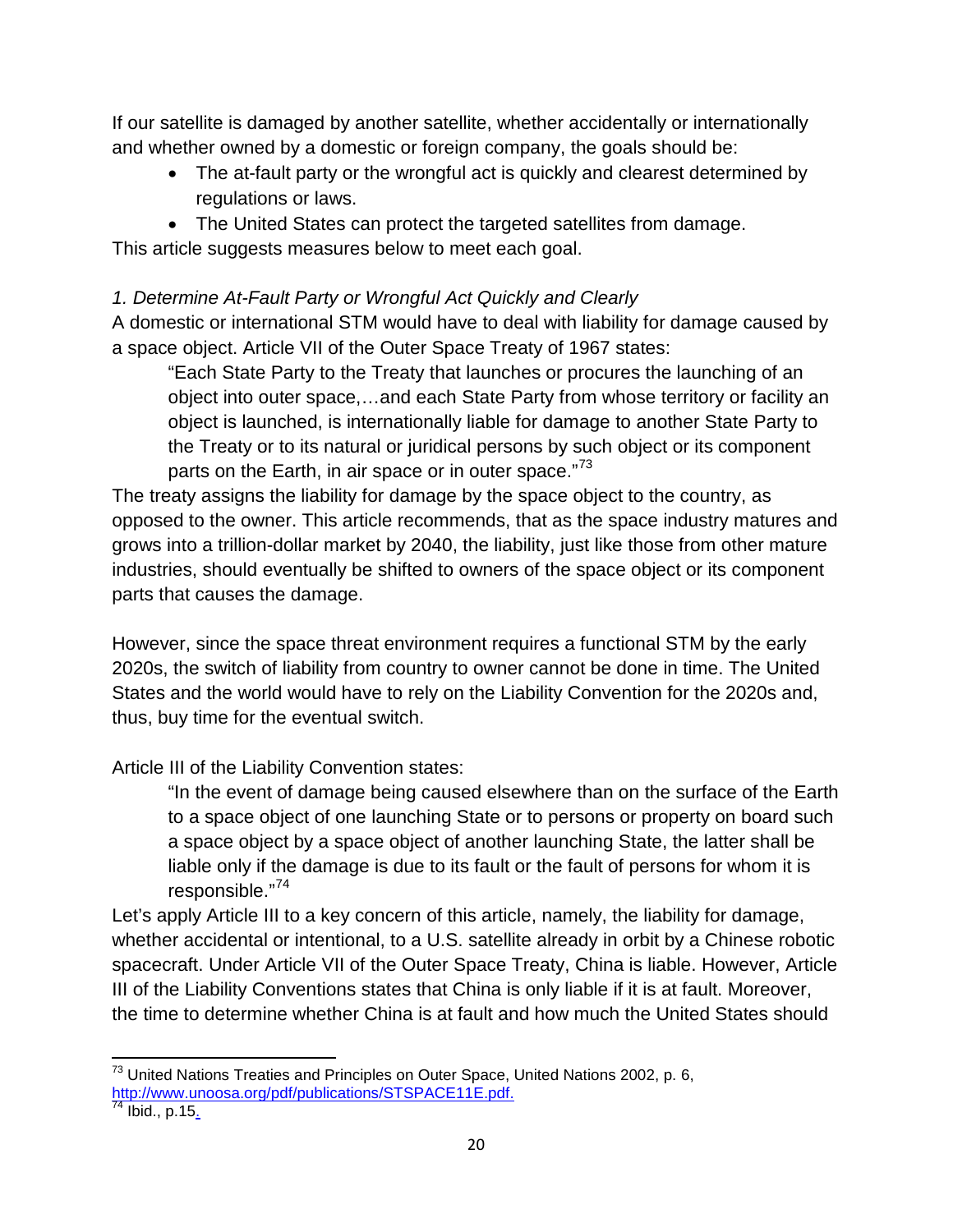be compensated may take three-and-half years.<sup>[75](#page-20-0)</sup> That is a long time for the United States to sue, prove China to be at fault, and finally get compensated.

There is even a far more fundamental problem with Article III. Article II of the same Liability Convention says:

"A launching State shall be absolutely liable to pay compensation for damage caused by its space object on the surface of the Earth or to aircraft in flight."<sup>[76](#page-20-1)</sup> The difference between fault-based liability in Article III and absolute liability in Article II is damage due to mistake (i.e. inadvertent action). While damage due to fault (i.e. intended wrong action) would have to be compensated under fault-based liability, mistaken action escapes liability. On the other hand, absolute liability calls for compensation regardless mistake or fault. Perhaps, when the Liability Convention was considered and negotiated during 1963-1972, people wanted absolute liability for damage to humans "on the surface of the Earth or to aircraft in flight" as called for in Article II. Since there were few humans (astronauts being the exception) in space, there was little need to include absolute liability for damage in outer space in Article II. As humans travelling in space will be far more common, absolute liability should be applied to Article III as well so as to compensate human loses in space, just as "on the surface of the Earth or to aircraft in flight."

The United States should propose an amendment to merge Article III into Article II by making liability absolute regardless damage caused by space object on the Earth or in outer space. In other words, Article III will no longer be needed so long as Article II reads:

A launching State shall be absolutely liable to pay compensation for damage caused by its space object on the surface of the Earth, to aircraft in flight or in outer space.

With the above amendment, the liability will be the same regardless where the damage occurs. Such an amendment can not only fix the fundamental problem that the liability should be the same regardless of whether the damage occurs on Earth or in outer space, but also eliminate the time needed to determine who is at fault and allows the settlement of the case quicker and with less effort.

<span id="page-20-0"></span> $75$  Article X of the Liability Convention says that a claim should be filed not later than one year following the date of the occurrence of the damage. Article XIV says that, "[i]f no settlement of a claim is arrived at….within one year from the date on which the claimant State notifies the launching State…., the parties concerned shall establish a Claims Commission." Article XV adds six months to appoint the Chairman of the Commission, if the claimant State and the launching State cannot agree on the choice of the Chairman. Finally, Article XIX states that the Commission shall give its decision or award no later than one year from the date of its establishment. Thus, the total amount of time is up to 3.5 years. (See Ibid., pp.  $17-20$ )<br> $^{76}$  Ibid., p.15.

<span id="page-20-1"></span>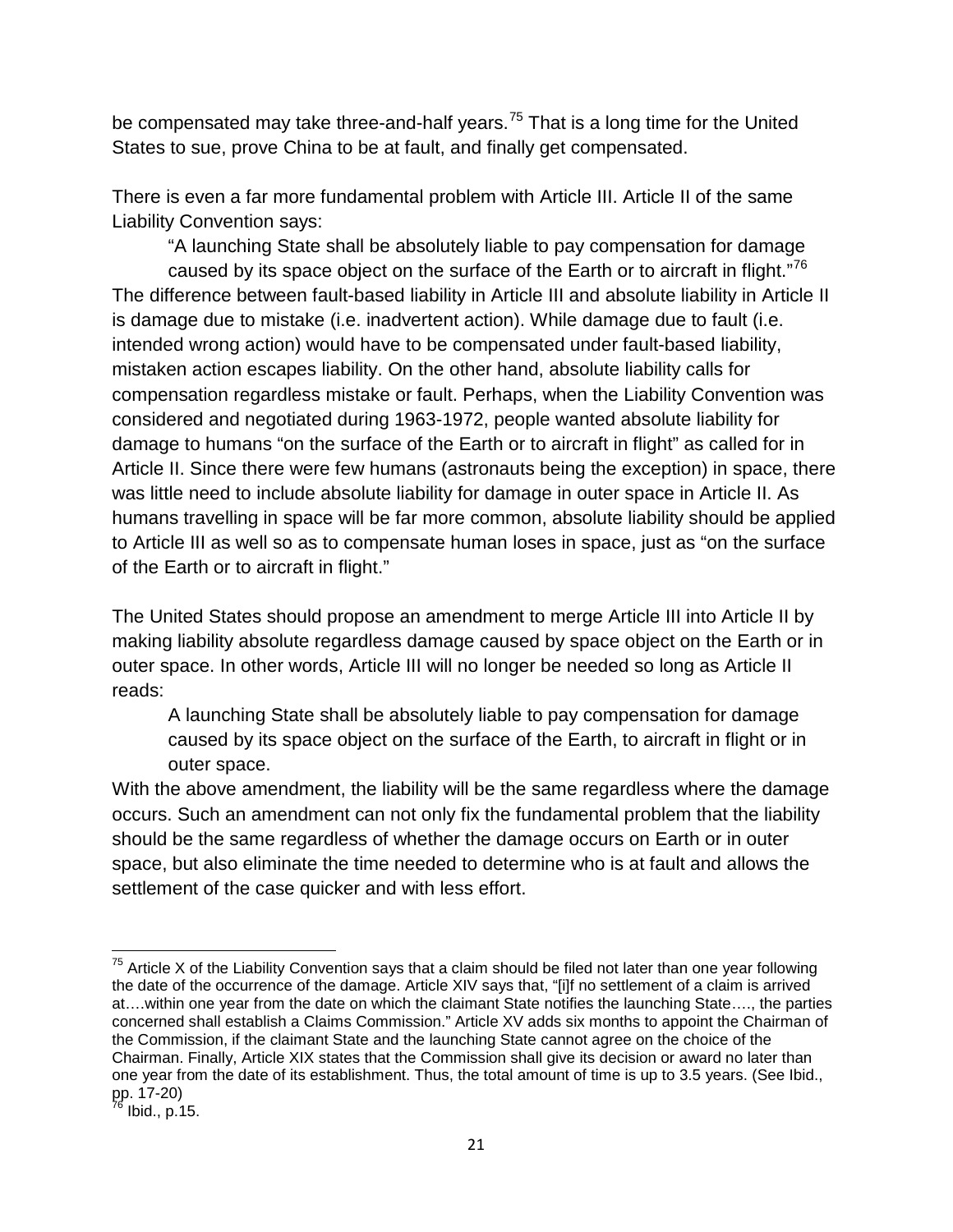On the other hand, it still takes time to determine whether the damage to our satellite is caused by a wrongful act, which is still required for absolute liability. As will be discussed below, this determination can be made quickly.

Scott Kerr, as well as many other scholars, argued that "it is quite likely that many space-related international treaties (such as the Outer Space Treaty and the Space Liability Convention) have crystallized into customary international law."<sup>[77](#page-21-0)</sup> Accordingly, the United States should incorporate, as a red line, the aforementioned (in Section III.A) concept of "volumes used by existing satellites" indicated in Directive-3 or "safety zones, and keep-out spheres or volumes" described in CONFERS into its space policy; and take the lead to include the same concept, albeit necessarily in various levels of specificity, into international transparency and confidence-building measures, guidelines, and STM. The United States should also practice, regulate and enforce the rules based on the red line and encourage other countries to do the same. These activities will help turn these rules into customary international laws in space.

Leon Castellanos-Jankiewicz stated that "damage and fault are not required elements of international State responsibility, pursuant to the objective nature of the internationally wrongful act, which only necessitates a finding of wrongful conduct attributable to a State in order to arise."<sup>[78](#page-21-1)</sup> Since crossing a red line is observable, the first goal of quick and clear determination of wrongful act is attained.

#### *2. Protect Our Satellites from Robotic ASATs*

Unfortunately, even an instant determination of wrongful act is not sufficient to protect our satellites. In a contingency of China taking Taiwan by force, China still has large incentives to threaten our satellites when its national interests loom large. Starting its preparation months before a planned contingency, China could have pre-positioned an arbitrarily large fraction of its robotic servicing spacecraft fleet, as well as in the future robotic smallsats,<sup>[79](#page-21-2)</sup> arbitrarily close to our critical satellites at the eve of a major crisis. China is counting on one of highly favorable outcomes.

First, if the United States intervenes, these robotic spacecraft already positioned closely would move the last short distance and disable those targeted satellites so quickly that the United States could not activate its defenses in time to protect these targeted satellites. Without the support of these satellites, our warfighting would be ineffective

<span id="page-21-0"></span> $^{77}$  Scott Kerr, Liability for space debris collisions and the Kessler Syndrome (part 1), December 11, 2017, http://www.thespacereview.com/article/3387/1.

<span id="page-21-1"></span> $\frac{78}{78}$  $\frac{78}{78}$  $\frac{78}{78}$  Leon Castellanos-Jankiewicz, Causation and International State Responsibility, Amsterdam Center for International Law, April 3, 2012, p. 4,

file:///F:/NPEC%20space%20project/reports%20to%20copy/Castellanos-Causation-and-International-State-Responsibility1.pdf.<br><sup>79</sup> See more detailed discussion of these rumor Chinese smallsats for ASATs in Section II.C.

<span id="page-21-2"></span>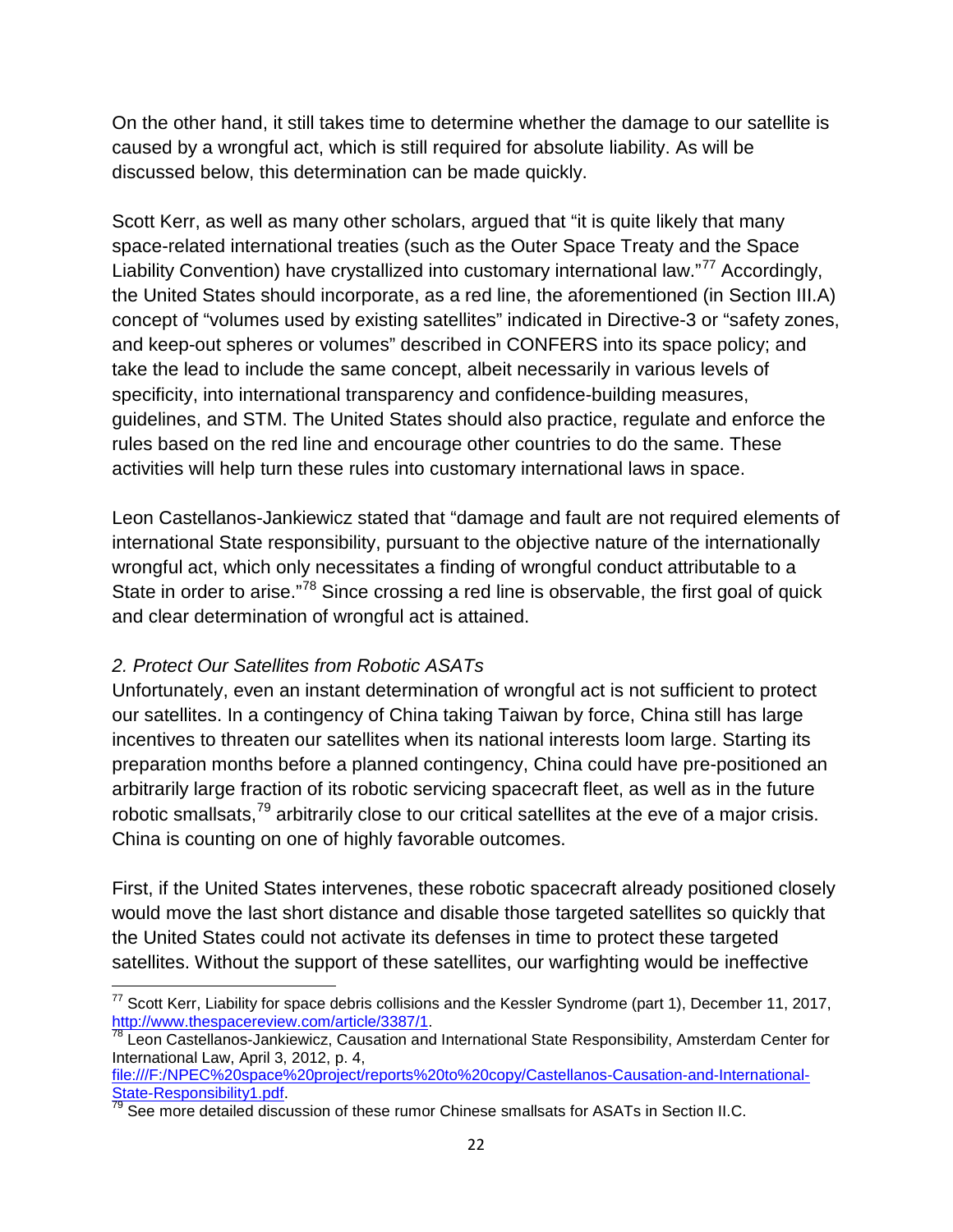and the intervention, fail. Then, even if China had to compensate the United States for destroying our satellites, the payment would pale in comparison with the prize of China's successful unification. Better yet for China, the United States, after losing a war, could have so many bigger issues to deal with rather than wasting the time and energy to negotiate with the victorious China for a relatively little reparation for the losses of satellites.

Second, knowing its intervention without the support of these critical satellites could fail or, at best, be far bloodier and longer, the United States might decide not to intervene at all. Then, China would deter the intervention without firing a shot and, to boot, does not incur any liability, as none of our satellites is damaged.

Bodyguard spacecraft can protect our satellites against these robotic threats. The use of bodyguards in space is a logical extension of our common practices in the air, at sea and on land. Countries including the United States use guards to protect their vital and vulnerable assets. Yet, for the last six decades, the world has been accustomed to and spoiled by a peaceful outer space, and believes that guards and space weapons are unnecessary for protection. The rapidly approaching second space age will be unavoidably and irreversibly weaponized by the presence of dual-use robotic spacecraft. On the other hand, many are still living in the dream of a weapons-free space. A practical compromise for them is to negotiate for a minimization of space weapons but, at the same time, realize that it is impractical to avoid the use of some defensive weapons to counter ASATs.<sup>[80](#page-22-0)</sup>

Section III.A has already noted that bodyguard spacecraft do not need to harm invaders inside the red line. Bodyguards can maneuver to block the invaders from reaching the critical satellite(s) in the zone. This defense would be the least escalatory and most proportional response to these threats.

Section II.C pointed out that, sometime in the 2020s, China and Russia will likely be capable to produce a large number of inexpensive robotic ASAT smallsats. The concept and rules of a red line will continue to be necessary in countering this far more serious robotic threat. Also, the United States can similarly use cheap smallsats as bodyguards to protect our satellites.

#### D. Pushing for the Same Indemnification Provisions Among Countries

<span id="page-22-0"></span> $80$  For a comprehensive list of space arms control measures to more effectively manage both traditional and emerging space weapons, see Brian G. Chow, Space Arms Control: A Hybrid Approach, Strategic Studies Quarterly, May 31, 2018, [https://www.airuniversity.af.mil/Portals/10/SSQ/documents/Volume-](https://www.airuniversity.af.mil/Portals/10/SSQ/documents/Volume-12_Issue-2/Chow.pdf)[12\\_Issue-2/Chow.pdf.](https://www.airuniversity.af.mil/Portals/10/SSQ/documents/Volume-12_Issue-2/Chow.pdf)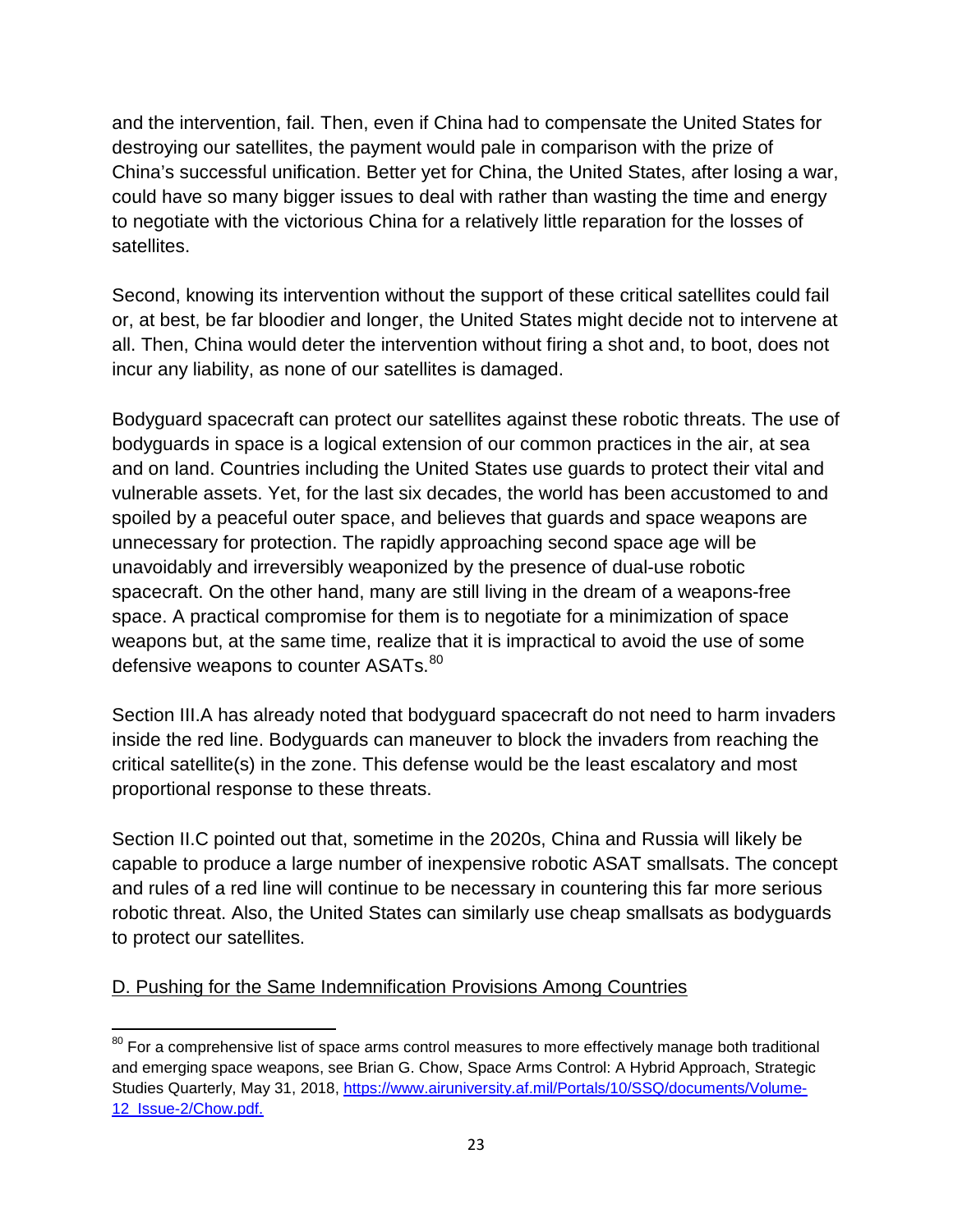If a domestic or foreign spacecraft, during its transit or service, accidentally or intentionally causes damage to a U.S. satellite, it is only fair that the responsible party (i.e. first-party) of the liable spacecraft, as opposed to that (i.e. third party) of the U.S. satellite, should have carried an insurance to pay for the damage. This is the purpose of third-party liability insurance.<sup>[81](#page-23-0)</sup>

In November 2015, the U.S. Congress approved the Spurring Private Aerospace Competitiveness and Entrepreneurship (the SPACE Act of 2015). The Act states that "[t]he liability coverage of licensees subject to third-party claims exceeding the amount of insurance or demonstration of financial responsibility shall be extended through FY2025."[82](#page-23-1) The United States will indemnify U.S. space licensees' third-party losses for bodily injury or property damage above the "maximum probable loss" (MPL) from a permitted or licensed activity. Milton "Skip" Smith provided details to the Act. He stated:

"The licensee or permittee must obtain third party liability insurance or demonstrate financial responsibility in amounts sufficient to compensate for the MPL.<sup>[83](#page-23-2)</sup> The third party MPL amounts are established for each license by the FAA [Federal Aviation Administration] up to a maximum of \$500 million or '[t]he maximum liability insurance available on the world market at a reasonable cost.'<sup>[84](#page-23-3)</sup> Similar provisions apply to claims by the United States, its agencies, and its contractors and subcontractors, with their MPL capped at \$100 million or '[t]he maximum liability insurance available on the world market at a reasonable cost.' [85](#page-23-4)"

Under this Act, licensees would have incentives to strive for a better safety record in order to lower the premium for the third-party liability insurance. Further, licensees would want to observe the rules according to a red line, because by doing so would help avoid coming too close to, and running into, third-party satellites.

However, countries have been establishing their own indemnification and other provisions for third-party liability insurance. If a Chinese robotic RPO spacecraft damages, whether accidentally or intentionally, a U.S. satellite, it would be unfair that the United States would be compensated according to the provisions of China. The United States should push for the same provisions for all spacefaring nations in international fora.

# **V. Conclusion**

<span id="page-23-0"></span> $81$  In third-party liability insurance, the insured is the first party. The insurer is the second party. The party that files a claim against the insured is the third party.

<span id="page-23-1"></span><sup>&</sup>lt;sup>82</sup> H.R. 2262 - U.S. Commercial Space Launch Competitiveness Act, downloaded on May 15, 2019 from https://www.congress.gov/bill/114th-congress/house-bill/2262.<br><sup>83</sup> 14 Code of Federal Regulations Section 440.9(a) and (b).<br><sup>84</sup> 14 Code of Federal Regulations Section 440.9(c)(1) and (2).<br><sup>85</sup> 14 Code of Federal Regulatio

<span id="page-23-2"></span>

<span id="page-23-3"></span>

<span id="page-23-4"></span>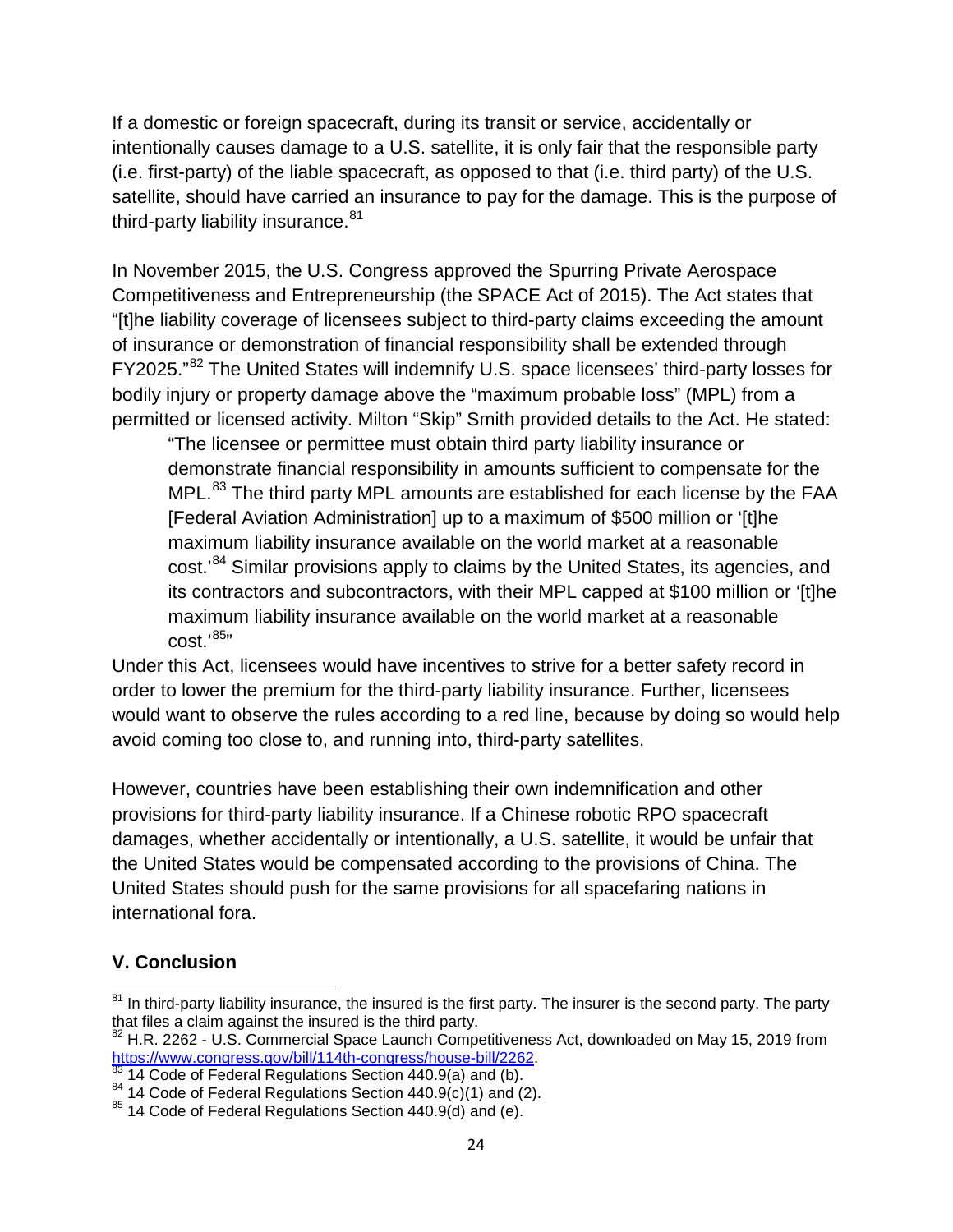This article has found that, in the next two decades, the United States will still have the largest market share in practically every space industrial sector, such as launch, satellite manufacturing, and, the largest sector of all, satellite services. On top of that market power and influence of the United States, European countries and other western countries will continue to capture sizable market share in all space sectors, leaving China and Russia very weak in commercial space. The U.S. should proactively develop, practice, and demonstrate norms, standards, regulations and laws in its space commerce and the domestic STM. The United States should also take the initiative to work with other western countries and whoever else wants to join and use their domestic STMs as a basis to establish a multinational STM. The United States should use the same principles in the multinational STM to simultaneously lead the way for an international STM. Both Russia and China are not equipped to compete with the West in a free and competitive market, especially the rapidly expanding satellite services sector that favors quick and frequent innovations, large capital investment, and those capturing the market first. Thus, forming partnerships with the West is likely to be the most viable route for them to participate more meaningfully in the economic prosperity bestowed by the growing global space industry. But then, they would have little choice but fall in line with the STM designed by the West.

This article has proposed five measures as building blocks for developing standards, practices, regulations and laws in STM so as to meet the dual goals of economic prosperity and military security:

- 1. Establish red lines in space surrounding critical satellites to quickly and clearly assign liability, when an undesirable space conjunction occurs.
- 2. With the best data and skills, DOD should take the initiative to develop specific space traffic standards and best practices pertaining to military security in STM. Otherwise, economic agencies and commercial operators could favor economic prosperity over military security.
- 3. The United States should submit an amendment to the Liability Convention to change the current fault-based liability for damage in space by a space object to absolute liability, just the same as liability for damage on Earth by a space object. The change would also facilitate the rules pertaining to the red lines in 1. to become customary international laws, regulations, and enforcement in STM.
- 4. The United States should deploy bodyguard spacecraft to get ready in time to protect satellites against the rapidly emerging and growing robotic ASATs.
- 5. For fairness, the United States should take the lead to make all spacefaring nations have the same indemnification and other provisions in their third-party liability insurance.